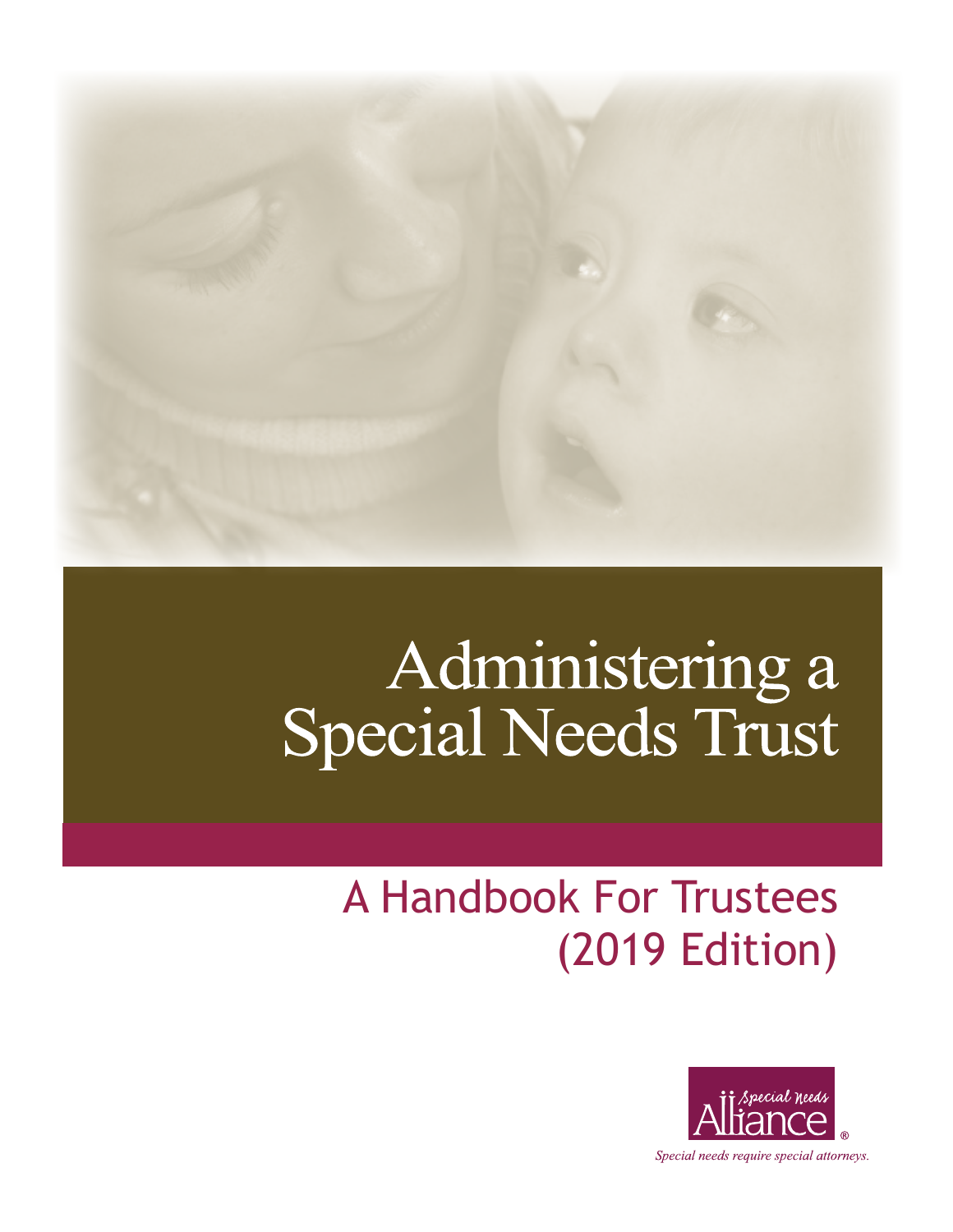# Administering a Special Needs Trust TABLE OF CONTENTS

| INTRODUCTION AND DEFINITION OF TERMS  4                                                       |  |
|-----------------------------------------------------------------------------------------------|--|
|                                                                                               |  |
|                                                                                               |  |
|                                                                                               |  |
|                                                                                               |  |
|                                                                                               |  |
|                                                                                               |  |
|                                                                                               |  |
| Social Security Disability Insurance5                                                         |  |
| Supplemental Security Income 5                                                                |  |
|                                                                                               |  |
|                                                                                               |  |
| THE MOST IMPORTANT DISTINCTION5                                                               |  |
| "Self-Settled" Special Needs Trusts5                                                          |  |
| "Third-party" Special Needs Trusts  6                                                         |  |
|                                                                                               |  |
| THE SECOND MOST IMPORTANT DISTINCTION  6                                                      |  |
|                                                                                               |  |
|                                                                                               |  |
|                                                                                               |  |
|                                                                                               |  |
| Federal Subsidized Housing 7                                                                  |  |
|                                                                                               |  |
| Temporary Assistance for Needy Families ("TANF"). 8<br>Other Means-Tested Benefits Programs 8 |  |
|                                                                                               |  |
| ELIGIBILITY RULES FOR MEANS-TESTED PROGRAMS8                                                  |  |
|                                                                                               |  |
|                                                                                               |  |
|                                                                                               |  |
| "I WANT TO BUY A (PAY FOR) "  10                                                              |  |
| Home, Upkeep and Utilities 10                                                                 |  |
|                                                                                               |  |
| Phone, Cable, and Internet Services 11                                                        |  |
| Vehicle, Insurance, Maintenance, Gas 11                                                       |  |

| Pre-paid Burial/Funeral Arrangements  11        |
|-------------------------------------------------|
|                                                 |
|                                                 |
| Household Furnishings and Furniture  11         |
| Television, Computers and Electronics 11        |
| Durable Medical Equipment 12                    |
|                                                 |
| Therapy, Medications, Alternative Treatments 12 |
|                                                 |
| Legal, Guardianship and Trustee Fees 12         |
| LOANS, CREDIT, DEBIT AND GIFT CARDS  12         |
| TRUST ADMINISTRATION AND ACCOUNTING  12         |
|                                                 |
|                                                 |
|                                                 |
|                                                 |
|                                                 |
|                                                 |
|                                                 |
| Accounting Requirements  14                     |
| Reporting to Social Security 14                 |
|                                                 |
|                                                 |
|                                                 |
|                                                 |
| INCOME TAXATION OF SPECIAL NEEDS TRUSTS 15      |
|                                                 |
|                                                 |
|                                                 |
|                                                 |
|                                                 |
|                                                 |
| Qualified Disability Trust 16                   |
| Seeking Professional Tax Advice  16             |
|                                                 |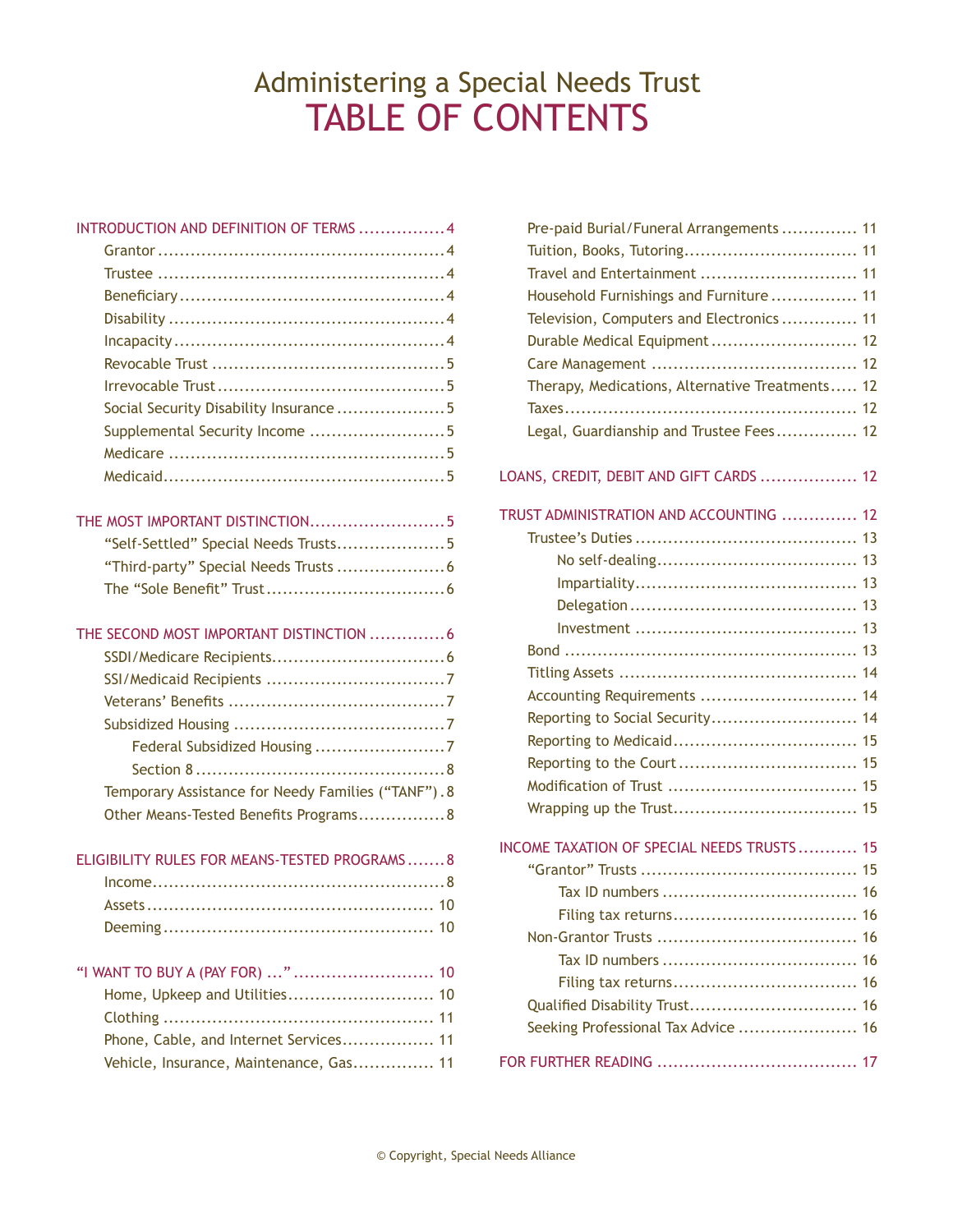# Administering a Special Needs Trust: A Handbook for Trustees

# **Introduction and Definition of Terms**

"Special Needs" trusts are complicated and can be hard to understand and administer. They are like other trusts in many respects—the general rules of trust accounting, law and taxation apply—but unlike more familiar trusts in other respects. The very notion of "more familiar" types of trusts will, for many, be amusing—most people have no particular experience dealing with formal trust arrangements, and special needs trusts are often established for the benefit of individuals who would not otherwise expect to have experience with trust concepts.

The essential purpose of a special needs trust is usually to improve the quality of an individual's life without disqualifying him or her from eligibility for public benefits. Therefore, one of the central duties of the trustee of a special needs trust is to understand what public benefits programs might be available to the beneficiary and how receipt of income, or provision of

food or shelter, might affect eligibility. Because there are numerous programs, competing (and sometimes even conflicting) eligibility rules, and at least two different types of special needs trusts to contend with, the entire area is fraught with opportunities to make mistakes. Because the stakes are often so high—the public benefits programs may well be providing all the necessities of life to the beneficiary—a good understanding of the rules and programs is critically important.

#### Before delving into a detailed discussion

of special needs trust principles, it might be useful to define a few terms:

GRANTOR (sometimes "Settlor" or "Trustor")—the person who establishes the trust and generally the person whose assets fund the trust. There might be more than one grantor for a given trust. The tax agency may define the term differently than the public benefits agency. Special needs trusts can make this term more confusing than other types of trusts, since the true grantor for some purposes may not be the same as the person signing the trust instrument. If, for example, a parent creates a trust for the benefit of a child with a disability, and the parent's own money funds the trust, the parent is the grantor. In another case, where a parent has established a special needs trust to handle settlement proceeds from a personal injury lawsuit or improperly directed

The essential purpose of a special needs trust is usually to improve the quality of an individual's life without disqualifying him or her from eligibility to receive public benefits.

inheritance, the minor child (through a guardian) or an adult child will be the grantor, even though he or she did not decide to establish the trust or sign any trust documents.

TRUSTEE—the person who manages trust assets and administers the trust provisions. Once again, there may be two (or more) trustees acting at the same time. The grantor(s) may also be the trustee(s) in some cases. The trustee may be a professional trustee (such as a bank trust department or a lawyer), or may be a family member or trusted adviser—though it may be difficult to qualify a non-professional to serve as trustee.

BENEFICIARY—the person for whose benefit the trust is established. The beneficiary of a special needs trust will usually (but not always) be disabled. While a beneficiary may also act as trustee in some types

> of trusts, a special needs trust beneficiary will almost never be able to act as trustee.

> DISABILITY—for most purposes involving special needs trusts, "disability" refers to the standard used to determine eligibility for Social Security Disability Insurance or Supplemental Security Income benefits: the inability to perform any substantial gainful employment.

#### INCAPACITY (sometimes

Incompetence)—although "incapacity" and "incompetence" are not interchangeable, for our purposes they may both refer to the inability of a trustee to manage the trust, usually because of mental limitations. Incapacity is usually important when applied to the trustee (rather than the beneficiary), since the trust will ordinarily provide a mechanism for transition of power to a successor trustee if the original trustee becomes unable to manage the trust. Incapacity of a beneficiary may sometimes be important as well. Not every disability will result in a finding of incapacity; it is possible for a special needs trust beneficiary to be disabled, but not mentally incapacitated. Minors are considered to be incapacitated as a matter of law. The age of majority differs slightly from state to state, though it is 18 in all but a handful of states.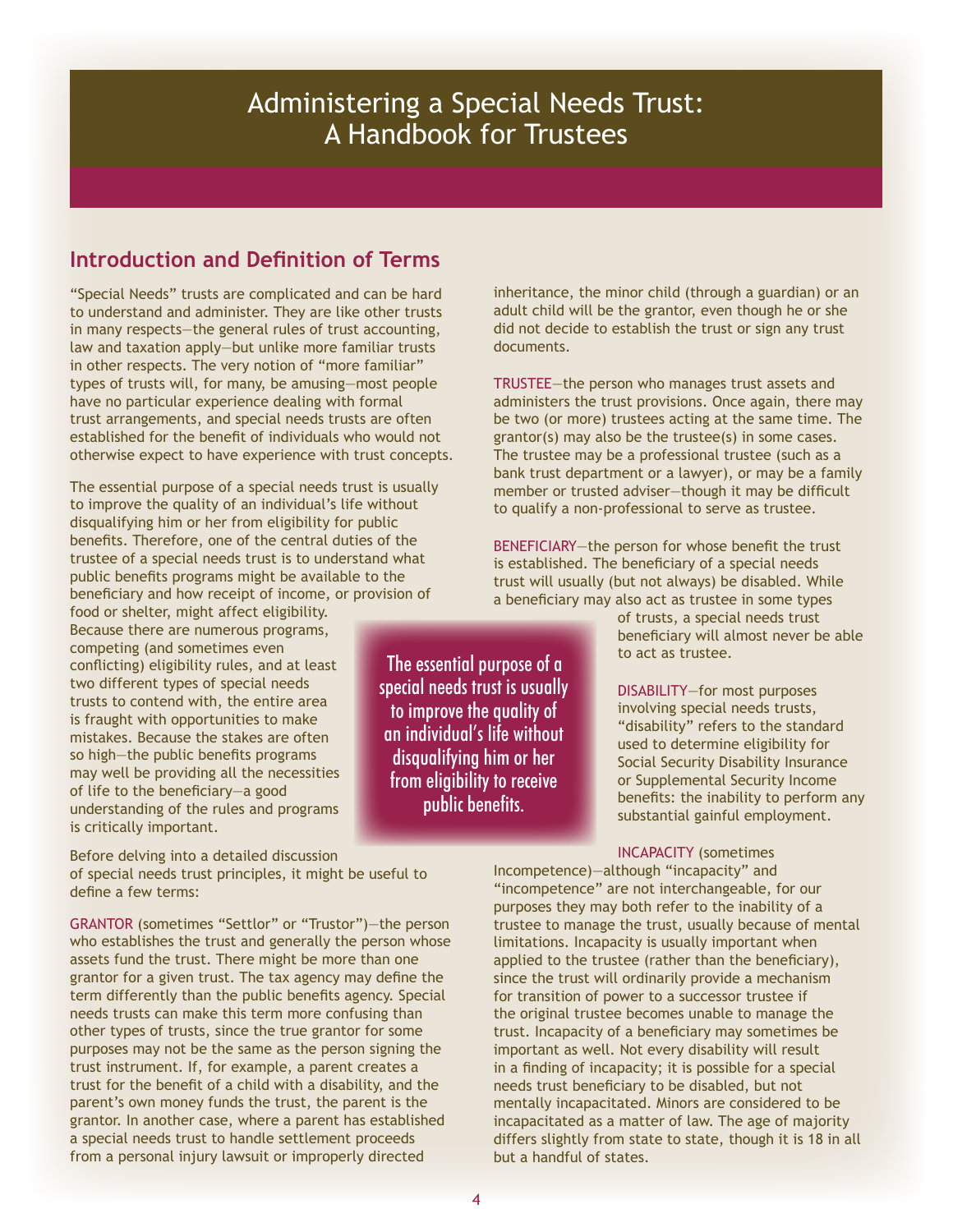REVOCABLE TRUST—refers to any trust which is, by its own terms, revocable and/or amendable, meaning able to be undone, or changed. Many trusts in common use today are revocable, but special needs trusts are usually irrevocable, meaning permanent or irreversible.

IRREVOCABLE TRUST—means any trust which was established as irrevocable (that is, no one reserved the power to revoke the trust) or which has become irrevocable (for example, because of the death of the original grantor).

SOCIAL SECURITY DISABILITY INSURANCE—sometimes referred to as SSDI or SSD, this benefit program is available to individuals with a disability who either have sufficient work history prior to becoming disabled or are entitled to receive benefits by virtue of being a dependent or survivor of a disabled, retired, or deceased insured worker. There is no "means" test for SSDI eligibility, and so special needs trusts may not be necessary for some beneficiaries—they can qualify for entitlements like SSD and Medicare even though they receive income or have available resources. SSDI beneficiaries may also, however, qualify for SSI (see below) and/or Medicaid benefits, requiring protection of their assets and income to maintain eligibility. Of course, just because a beneficiary's benefits are not meanstested, it does not follow that the beneficiary will not benefit from the protection of a trust for other reasons.

SUPPLEMENTAL SECURITY INCOME—better known by the initials "SSI," this benefit program is available to lowincome individuals who are disabled, blind or elderly and have limited income and few assets. SSI eligibility rules form the basis for most other government program rules, and so they become the central focus for much special needs trust planning and administration.

MEDICARE—one of the two principal health care programs operated and funded by government—in this case, the federal government. Medicare benefits are available to all those age 65 and over (provided only that they would be entitled to receive Social Security benefits if they chose to retire, whether or not they actually are retired) and those under 65 who have been receiving SSDI for at least two years. Medicare eligibility may forestall the need for or usefulness of a special needs trust. Medicare recipients without substantial assets or income may find that they have a difficult time paying for medications (which historically have not been covered by Medicare but began to be partially covered in 2004) or long-term care (which remains largely outside Medicare's list of benefits).

MEDICAID—the second major government-run health care program. Medicaid differs from Medicare in three important ways: it is run by state governments (though partially funded by federal payments), it is available to those who meet financial eligibility requirements rather than being based on the age of the recipient, and it covers all necessary medical care (though it is easy to argue that Medicaid's definition of "necessary" care is too narrow). Because it is a "means-tested" health care

program, its continued availability is often the central focus of special needs trust administration. Because Medicare covers such a small portion of long-term care costs, Medicaid eligibility becomes centrally important for many persons with disabilities.

#### **The Most Important Distinction**

Two entirely different types of trusts are usually lumped together as "special needs" trusts. The two trust types will be treated differently for tax purposes, for benefit determinations, and for court involvement. For most of the discussion that follows, it will be necessary to first distinguish between the two types of trusts. The distinction is further complicated by the fact that the grantor (the person establishing the trust, and the easiest way to distinguish between the two trust types) is not always the person who actually signs the trust document.

### **"Self-Settled" Special Needs Trusts**

Some trusts are established by the beneficiary (or by someone acting on his or her behalf) with the beneficiary's funds for the purpose of retaining or obtaining eligibility for public benefits—such a trust is usually referred to as a "self-settled" special needs trust. The beneficiary might, for example, have received an outright inheritance, or won a lottery. By far the most common source of funds for "self-settled" special needs trusts, however, is proceeds from a lawsuit—often (but not always) a lawsuit over the injury that resulted in the disability. Another common scenario requiring a person with a disability to establish a self-settled trust is when they receive a direct inheritance from a well-intentioned, but ill-advised relative.

A given trust may be treated as having been "established" by the beneficiary even if the beneficiary is completely unable to execute documents, and even if a court, family member, or lawyer representing the beneficiary actually signed the trust documents. The key test in determining whether a trust is self-settled is to determine whether the beneficiary had the right to outright possession of the proceeds prior to the act establishing the trust. If so, public benefits eligibility rules will treat the beneficiary as having set up the trust even though the actual implementation may have been undertaken by someone else acting on their behalf. Virtually all special needs trusts established with funds recovered in litigation or through a direct inheritance will be "self-settled" trusts.

Self-settled special needs trusts are different from thirdparty trusts in two important ways. First, self-settled trusts must include a provision directing the trustee, if the trust contains any funds upon the death of the beneficiary, to pay back anything the state Medicaid program has paid for the beneficiary. Second, in many states, the rules governing permissible distributions for self-settled special needs trusts are significantly more restrictive than those controlling third-party special needs trusts.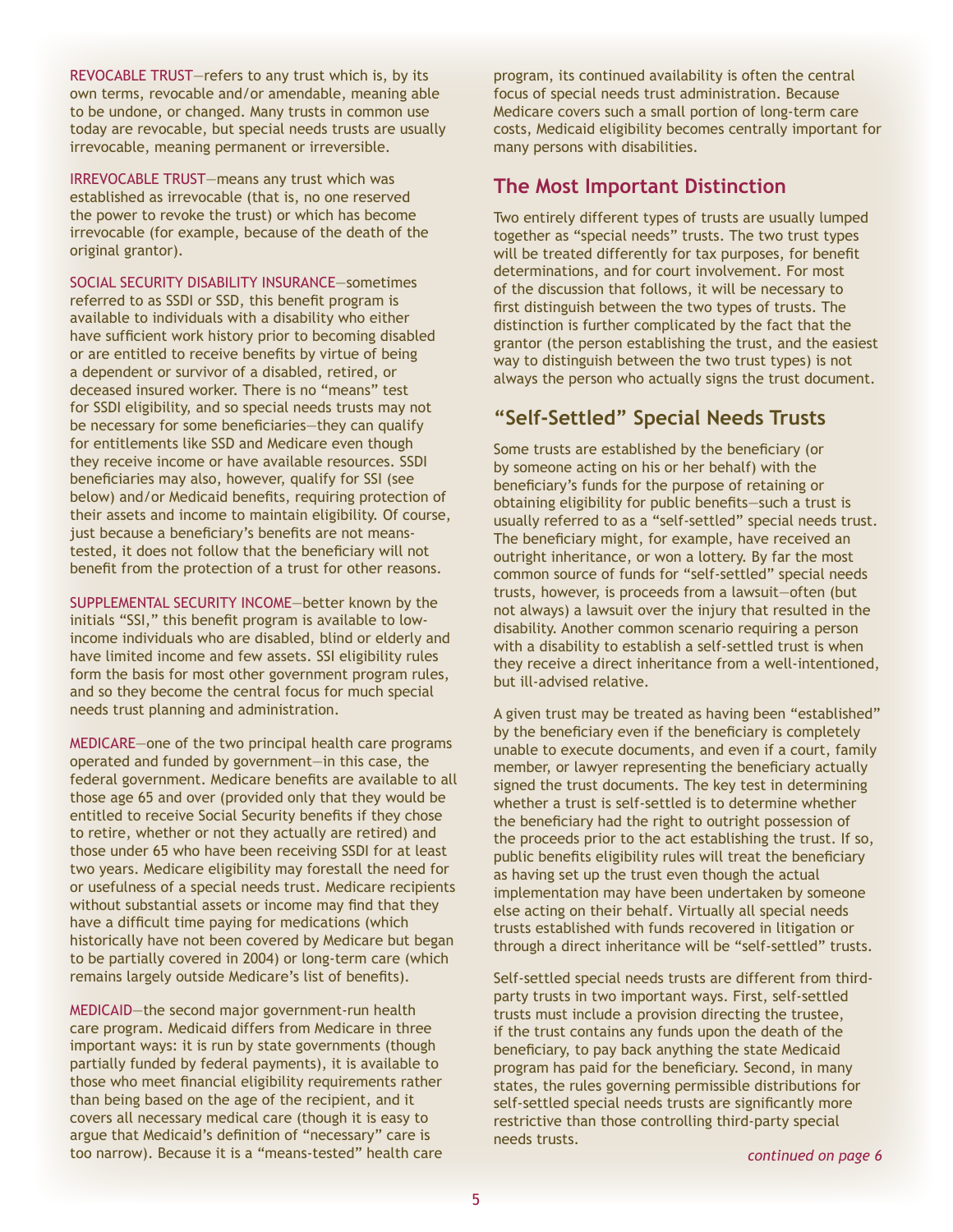Because Social Security law specifically describes selfsettled special needs trusts, these instruments are sometimes referred to by the statutory section authorizing transfers to such trusts and directing that trust assets will not be treated as available and countable for SSI purposes. That statutory section is 42 U.S.C. §1396p(d)(4)(A), and so self-settled special needs trusts are sometimes called, simply, "d4A" trusts.

# **"Third-party" Special Needs Trusts**

The second type of special needs trust is one established by someone other than the person with disabilities (usually, but not always, a parent) with assets that never belonged to the beneficiary. It is often used, when proper planning is done for a disabled person's family, to hold an inheritance or gift. Without planning, a well-meaning family member might simply leave an inheritance to an individual with a disability. Even though it may be possible to set up a trust after the fact, the funds will have been legally available to the beneficiary. That means that any trust will probably be a "self-settled" special needs trust, even though the funds came from a third party.

Parents, grandparents and others with the foresight to leave funds in a third party special needs trust will provide significantly better benefits to the beneficiary who has a disability. This type of trust will not need to include a "payback" provision for Medicaid benefits upon the beneficiary's death. During

the beneficiary's life, the kinds of payments the trust can make will usually be more generous and flexible.

# **The "Sole Benefit" Trust**

Although there are two primary types of special needs trusts, there is actually a third type that might be appropriate under certain unusual circumstances. Because Medicaid rules permit applicants to make unlimited gifts to or "for the sole benefit of" disabled children or spouses, some individuals with assets may choose to establish a special needs trust for a child or grandchild with disabilities in hopes of securing eligibility for Medicaid for both themselves as grantor and for the disabled beneficiary. A number of states are very restrictive in their interpretation of the "sole benefit" requirement, so that such trusts are rarely seen. In many ways they look like a hybrid of the two other trust types; they may be taxed and treated as third-party trusts, but require a payback provision like a self-settled trust (at least in some states).

Some trusts are established by the beneficiary for the purpose of retaining or obtaining eligibility for public benefits with the beneficiary's funds. By far the most common source of funds for "self-settled" special needs trusts is proceeds from a lawsuit—often (but not always) a lawsuit over the injury that resulted in the disability.

#### **The Second Most Important Distinction**

Once the type of trust is determined, the next important issue is discerning the type of government program providing benefits. Some programs (like SSDI and Medicare) do not impose financial eligibility requirements; a beneficiary receiving income and all his or her medical care from those two programs might not need a special needs trust at all, or might benefit from more flexibility given to the trustee. A recipient of SSI and/or Medicaid, however, may need more restrictive

> language in the trust document and closer attention on the part of the trustee.

#### **SSDI/Medicare Recipients**

Neither Social Security Disability Insurance benefits nor Medicare are "means–tested." Consequently, it may be unnecessary to create a special needs trust for someone who receives benefits only from those two programs. After 24 months of SSDI eligibility, the beneficiary will qualify for Medicare benefits as well, so it may be appropriate to provide special needs provisions to get the SSDI recipient through that two-year period, during which he or she may rely on Medicaid for medical care. Restrictive special needs trust language may actually work against an SSDI beneficiary if it prevents distribution of cash to the beneficiary in all circumstances; an SSDI recipient will almost always benefit from broad language giving more discretion to the trustee.

Some SSDI/Medicare recipients may also receive SSI and/ or Medicaid benefits. It may be critically important for those individuals to have strict special needs language controlling use of any assets or income that would otherwise be available. As the Medicare prescription drug benefit evolves over the next few years, this concern may be somewhat lessened—but for the moment, it remains true that availability of the drug coverage provided by Medicaid is critically important to many Medicare recipients.

Even an SSDI/Medicare beneficiary who does not receive any SSI or Medicaid benefits may be a good candidate for special needs trust planning. Future developments in public benefits programs, including housing, are uncertain, but constant budget pressure may well make benefits now taken for granted completely or partially indexed to income and/or assets in the future. Medical conditions also change, of course, and some persons with disabilities living in the community who presently receive adequate support from Medicare may one day become dependent on Medicaid for services not available under Medicare–like long term care.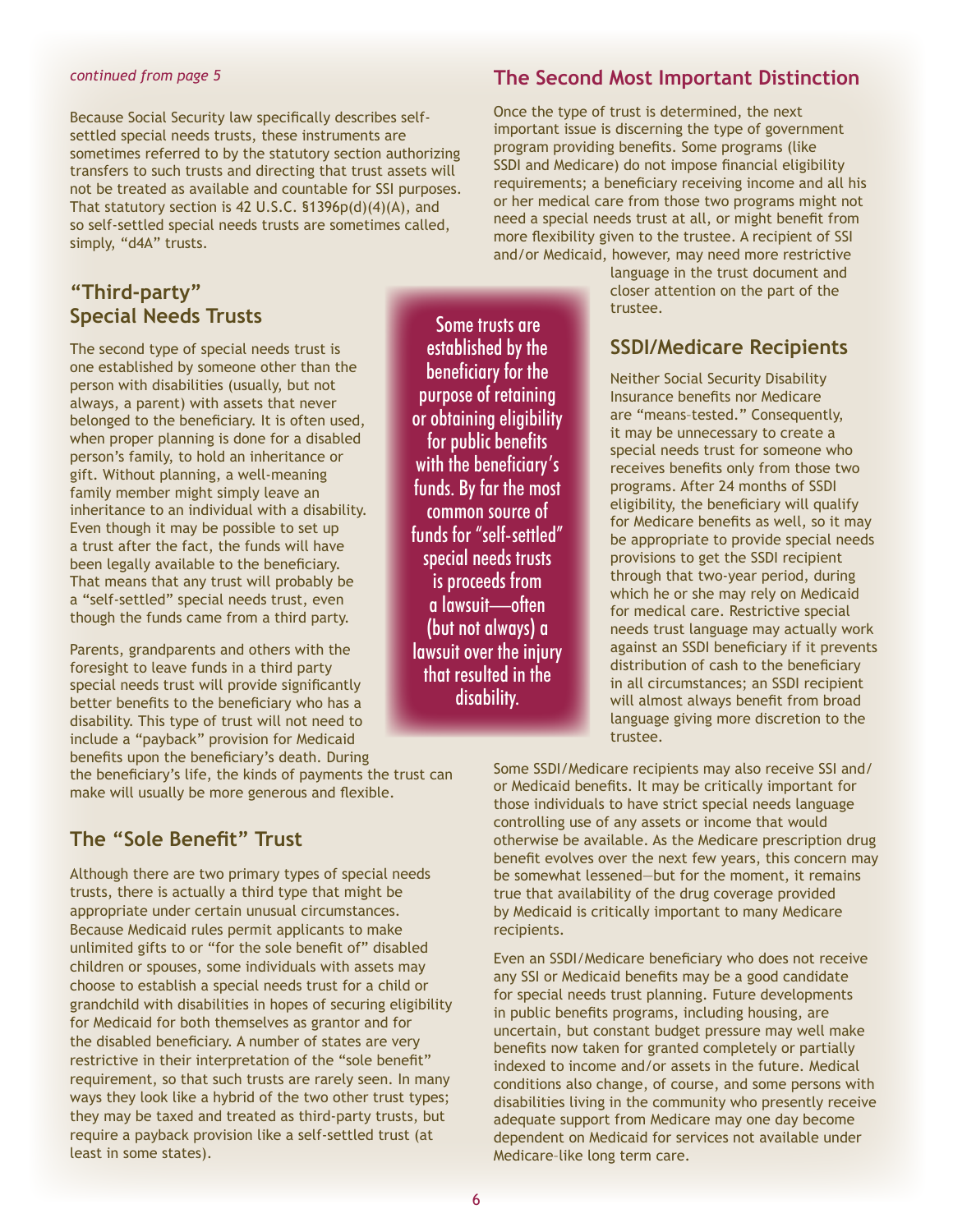# **SSI/Medicaid Recipients**

Most special needs trust beneficiaries are eligible for (or seeking eligibility for) Supplemental Security Income payments. In many states, receipt of SSI payments automatically qualifies one for Medicaid eligibility. Many other government programs explicitly rely on SSI eligibility rules as well, so that SSI eligibility rules become the central concern for those charged with administering special needs trusts.

# **Veterans' Benefits**

"Veterans' benefits" is the term used to describe the benefits available to veterans, the surviving spouses, children or parents of a deceased veteran, dependents of disabled veterans, active duty military service members, and members of the Reserves or National Guard. These benefits

are administered by the U.S. Department of Veterans Affairs ("VA").

The benefits available to veterans include monetary compensation (based on individual unemployability or at least tenpercent disability from a serviceconnected condition), pension (if permanently and totally disabled or over the age of 65 and have

limited income and net worth), health care, vocational rehabilitation and employment, education and training, home loans and life insurance. Although the pension is available to low-income veterans, it is important to note that some income, such as child's SSI or wages earned by dependent children, is excluded when determining the veteran's annual income. Also keep in mind that a service-connected disability payment will not offset SSDI, but any VA disability payment will offset SSI.

The benefits available to dependents and survivors of the veteran include Dependency and Indemnity Compensation ("DIC") and, in certain circumstances, home loans.

Transferring a VA recipient's assets into a special needs trust may not be fully effective. According to VA interpretation, the assets of such a trust will be counted as part of the claimant's net worth when calculating an improved pension. It is important to remember that the VA may place a "freeze" on new enrollees in order to manage the rapid influx of new veterans or older veterans who did not previously enroll for services. Therefore, it is important to evaluate current and future need for VA services in order to anticipate and plan for a situation where a person is otherwise eligible for VA benefits but, due to a freeze, cannot receive services. Under a new law, attorneys must become accredited with the VA to advise clients in this area.

Parents, grandparents and others with the foresight to leave funds in a third-party special needs trust will provide significantly better benefits to a beneficiary with disabilities.

### **Subsidized Housing**

#### FEDERAL SUBSIDIZED HOUSING

The U.S. Department of Housing and Urban Development ("HUD") provides opportunities to lowincome individuals and families to rent property at a cost that is lower than the open market. This is especially important to those people who are expected to pay for their shelter costs (rent or mortgage, plus utilities) with their insufficient SSI income. There are two issues to consider when evaluating the role of special needs trusts and subsidized housing: the initial eligibility for subsidized housing and the rent determination.

Eligibility for subsidized housing depends on the family's annual income. Annual income includes earned

> income, SSI, SSDI, pension, unemployment compensation, alimony, and child support, among other items. Annual income also includes unearned income, which is comprised, in part, of interest generated by assets. If the family has net family assets in excess of \$5,000, the annual income includes the greater of the actual income derived from all net family assets or a

percentage of the value of such assets based on the current passbook savings rate, as determined by HUD.

Assets that are not included as income upon receipt are lump sums, such as inheritances and insurance settlements for losses (although the income they generate will be countable), reimbursement for medical expenses, PASS set-asides, work training programs funded by HUD and the income of a live-in aide.

In general, to qualify for federal subsidized housing, an individual's countable income may not exceed eighty percent of the median income in the area to be considered "low income", and the individual's income may not exceed fifty percent of the median income to be considered "very low income". The result is a disparity in eligibility depending on where the person resides within the county, state, and region of the country.

There is no asset limit to be eligible for federal subsidized housing, although as described above, if countable assets are greater than \$5,000, the interest income generated will be counted towards eligibility. If a person transfers an asset for less than its fair market value, then HUD will treat the asset as if it were still owned by the individual for two years after the transfer. HUD will assume that the asset generates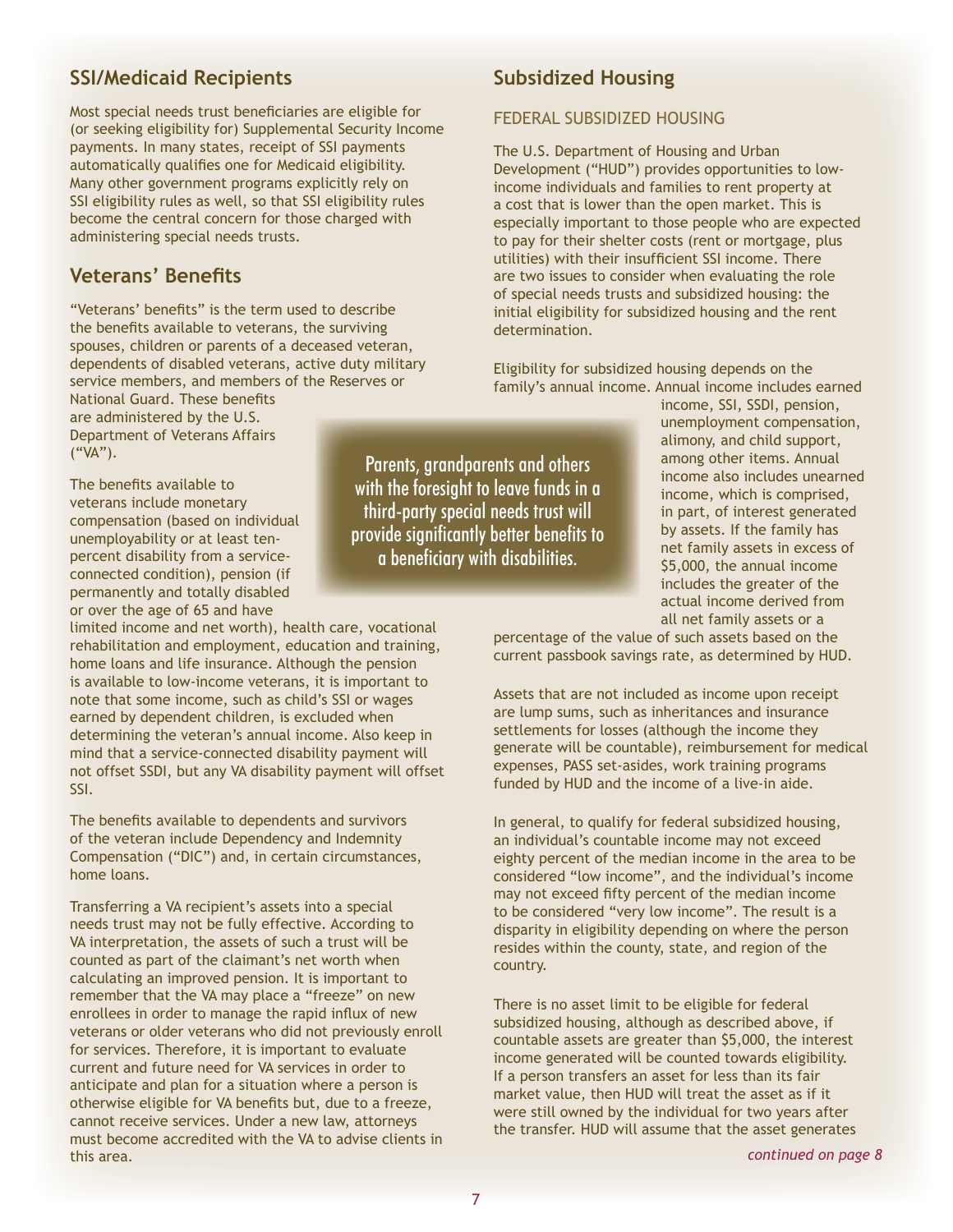income at the passbook rate and will include that income in calculating the individual's rent. Therefore, it is very likely that HUD will treat transfers to a special needs trust as a transfer for less than fair market value and, for the next two years, will include the interest generated by the special needs trust as income to

the individual, either at the passbook rate or the actual earnings, whichever is greater.

Special Needs Trusts are excluded from family assets and the income generated by the trust assets is not included once the two-year penalty period has expired. It is important to note that, similar to other programs such as Medicaid and SSI, "regular" distributions from a special needs trust, even if made to a third-party provider, will be

In many states, receipt of SSI payments automatically qualifies one for Medicaid eligibility. Many other government programs explicitly rely on SSI eligibility rules as well, so that SSI eligibility rules become the central concern for those charged with administering special needs trusts.

treated as countable income, even if used for non-food and shelter items.

The second issue relating to subsidized housing and a special needs trust is determining the monthly rent. Generally, an individual/family's rent will be thirty percent of their adjusted gross income. Similar to treatment under the threshold eligibility rules, the special needs trust and the income generated by trust assets are excluded, but "regular" distributions made directly to the beneficiary (as opposed to a third-party provider of goods or services) will be considered as income.

#### SECTION 8

Section 8 is a voucher program that is administered by HUD but managed by local public housing authorities ("PHA") or metropolitan housing authorities ("MHA"). The tenant pays their rent, typically thirty percent of their net adjusted income, to the landlord. The PHA pays the remaining balance due, which is called the voucher, to the landlord. The rent is based on the market value for the area and established by the PHA according to payment standards issued by HUD.

While a family member generally cannot serve as a Section 8 landlord, it is possible for a special needs trust to do so, even if the trustee is a family member. Although there are special rules applicable to a Section 8 landlord, it can be a beneficial relationship. The trust beneficiary would pay rent to the trustee (using the thirty percent of income rule) and the PHA would pay the remainder to the trustee.

It is important to investigate how your local housing authority's rules differ from the general rules listed above.

#### **Temporary Assistance for Needy Families ("TANF")**

TANF provides assistance and work opportunities to needy families. TANF is administered locally by the states, but is overseen by The Office of Family Assistance ("OFA"), which is located in the United States Department of Health and Human Services, Administration for Children

> and Families. TANF is a result of combining two other programs: Aid to Families with Dependent Children ("AFDC") and Job Opportunities and Basic Skills Training ("JOBS"). Because TANF is administered on a local level, the program and eligibility rules vary greatly from state to state. However, it is safe to assume that distributions directly made to the beneficiary of a special needs trust, or to the

beneficiary's family if a minor, may be considered income and will impact eligibility for TANF.

#### **Other Means-Tested Benefits Programs**

State supplements to SSI and other government benefit programs, like vocational rehabilitation services, also play important roles in the lives of many individuals with disabilities. Because the welter of eligibility programs is confusing and the reach of most other programs is not as broad as those described in detail here, those other programs are not described in any depth. In analyzing the proper approach to establishment or administration of a special needs trust, however, care should be taken to consider all the available program resources and restrictions on use of trust funds mandated by those programs.

#### **Eligibility Rules for Means- Tested Programs**

As previously noted, the primary program with financial eligibility restrictions is SSI, the Supplemental Security Income program. Because the concepts are central to an understanding of other eligibility rules, and because many other programs explicitly utilize SSI standards, the SSI rules become the most important ones to grasp. They are described here in a general way, with a few notations where other programs (particularly long-term care Medicaid) differ from the SSI rules.

#### **Income**

SSI eligibility requires limited income and assets. SSI rules have a simple way of distinguishing between income and assets: Money received in a given month is income in that month, and any portion of that income remaining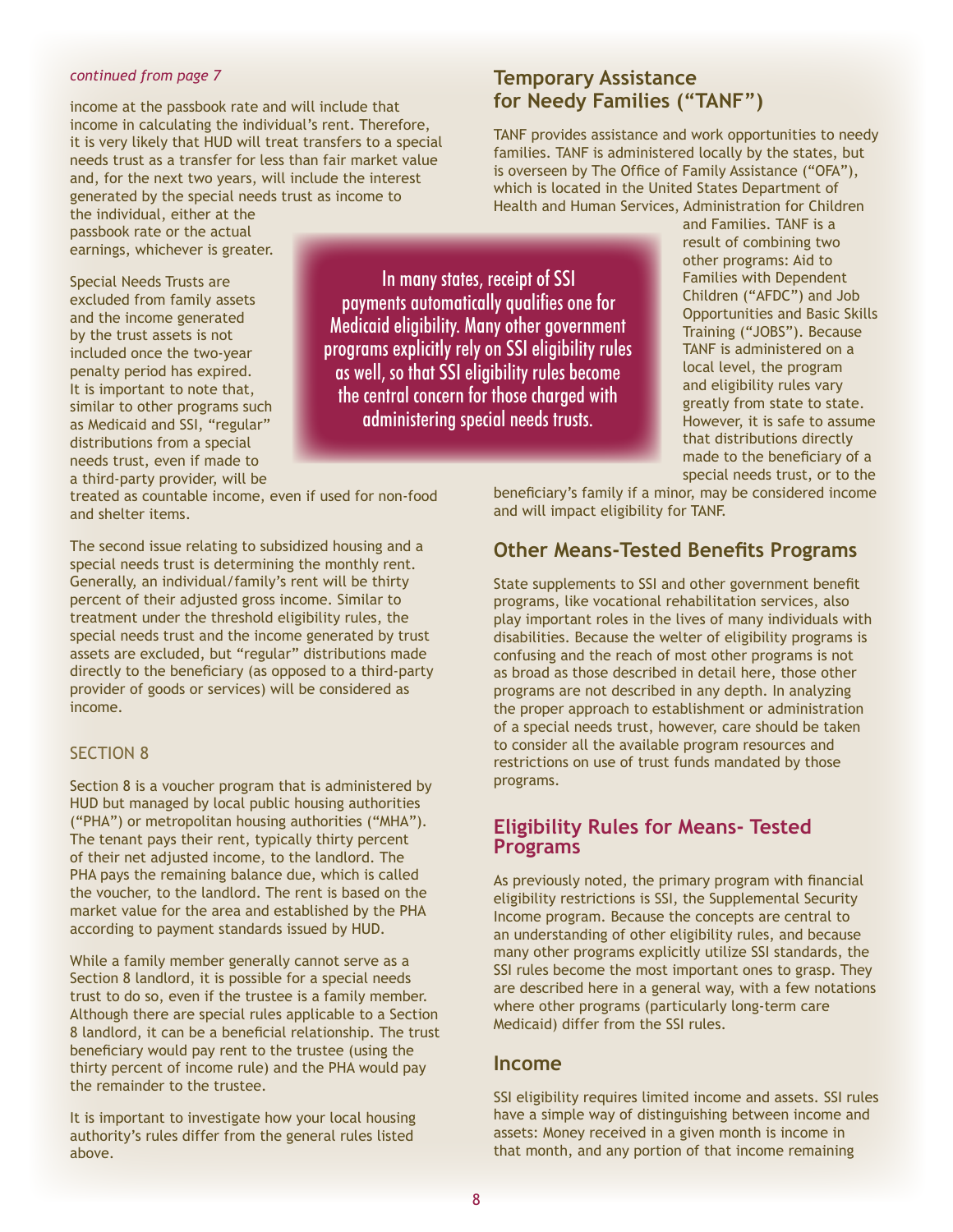on the first day of the next month becomes an asset. SSI rules also distinguish between what is "countable" or "excluded," "regular" or "irregular," and "unearned" or "earned" income. "Countable" income means that it is used to compute eligibility and benefit amount. "Excluded" means that it is not counted. "Regular" means that it is received on a periodic basis, at least two or more times per quarter or in consecutive months, and "irregular" or "infrequent" means that it is not periodic or predictable. "Unearned" means that it is passively received, such as SSDI benefits or bank account interest. "Earned" means that work is performed in exchange for the income. An SSI recipient is permitted to receive a small amount of any kind of income (\$20 per month) without reducing benefits. That amount is sometimes referred to as the SSI "disregard" amount.

Each classification or grouping has a somewhat different rule, and it is an understatement to call these income rules "confusing." Any unearned income reduces the SSI benefit by the amount of the income, so investment income or gifted money simply reduces the benefit dollar for dollar, less the disregard. Earned income is treated more favorably, only reducing benefits by about half of the earnings. This is designed to encourage SSI recipients to return to the workforce. Keeping in mind that disability is defined as "unable to perform any substantial gainful activity," it is easy to see that any significant amount of earned income will eventually imperil SSI eligibility and, since trust administration does not usually involve earned income in any event, we will not attempt to deal with those issues here.

SSI also has a concept of "in-kind support and maintenance" (ISM) that is central to much understanding of special needs trust administration. Any payment from a third party (including a trust) for necessities of life—food or shelter (note that the federal government deleted "clothing" from the list of necessities in March 2005) to a third party provider of goods or services—will be treated as countable income, albeit subject to special rules for calculating its effect.

The effect of receiving ISM on SSI benefits is different from the receipt of cash distributions. Where as cash payments reduce the SSI payment dollar for dollar, ISM reduces the benefit by the lesser of the presumed maximum value of the items provided or an amount calculated by dividing the maximum SSI benefit by three and adding the \$20 disregard amount.

For 2019 the maximum federal SSI benefit for a single person is \$771. One-third of that amount is \$257, and so the maximum reduction in benefits caused by ISM (no matter how high the value) is \$277 per month. The meaning of that confusing collection of information is best illustrated using an example (CAUTION: some states provide SSI supplemental payments that affect this calculation).

Consider John, who is disabled as a result of his serious mental illness. He has no work history, and he does not qualify for SSDI. He is an adult, living on his own. He qualifies for the maximum federal SSI benefit of \$771; he lives in a state which does not provide an SSI supplement.

If John's mother gives him \$100 cash per month (for food and cigarettes), he is required to report that as countable unearned income each month. Although SSI may take two or three months to accomplish the adjustment, the program will eventually withhold \$80 (\$100 minus the \$20 disregard) from his benefit for each month in which his mother makes a cash gift to him. The same result will obtain if John's mother is trustee of a special needs trust for John and the cash comes from that trust.

If, however, John's mother does not give him the \$100 directly, but instead purchases \$70 worth of food and \$30 worth of cigarettes each month, only the food will affect his SSI payment—reducing it by \$50 (\$70 minus the \$20 disregard). If she purchases \$20 worth of food and \$80 worth of cigarettes, there will be no effect at all—the food purchase is within the \$20 monthly disregard amount. Similarly, if she purchases \$20 worth of cigarettes and \$30 worth of movie tickets, there will be no effect—provided that the movie tickets cannot be turned in for cash (because if the movie tickets can be converted to cash, John could—even if he does not—convert the movie tickets into payment for food or shelter).

In other words, the effect of John's mother's payments to him or for his benefit changes with the nature of her payments. Any cash she provides to him (over the \$20 monthly amount ignored by SSI) reduces his SSI payment directly. Direct purchase of items other than food or shelter does not affect his SSI, so long as the purchased items cannot be converted to food or shelter. Finally, any payment she makes for food or shelter reduces his SSI check as well, but not as harshly as cash payments directly to John.

Now suppose that John's mother decides to give up on trying to work around the strictures of SSI rules, and she simply pays his rent at an adult care facility that provides his meals. Assume that the facility costs her \$1500 per month, which she pays from her own pocket. Because of the ISM rules, John's SSI benefit will be reduced by only \$277 per month, and so his SSI check will be \$494. Critically important, however, John will still qualify for Medicaid benefits in most states because he receives some amount of SSI. If the adult care home payment comes from a special needs trust for John's benefit, the same result will occur, assuming that the room and board portion of the payment exceeds \$277. Incidentally, the same result will also obtain if John's mother simply takes him in and allows him to live and eat with her without charging him rent.

Now assume that John does have a work history before becoming disabled, and that he qualifies to receive \$571 per month from SSDI. Because he has been receiving SSDI for more than two years, he also qualifies for Medicare.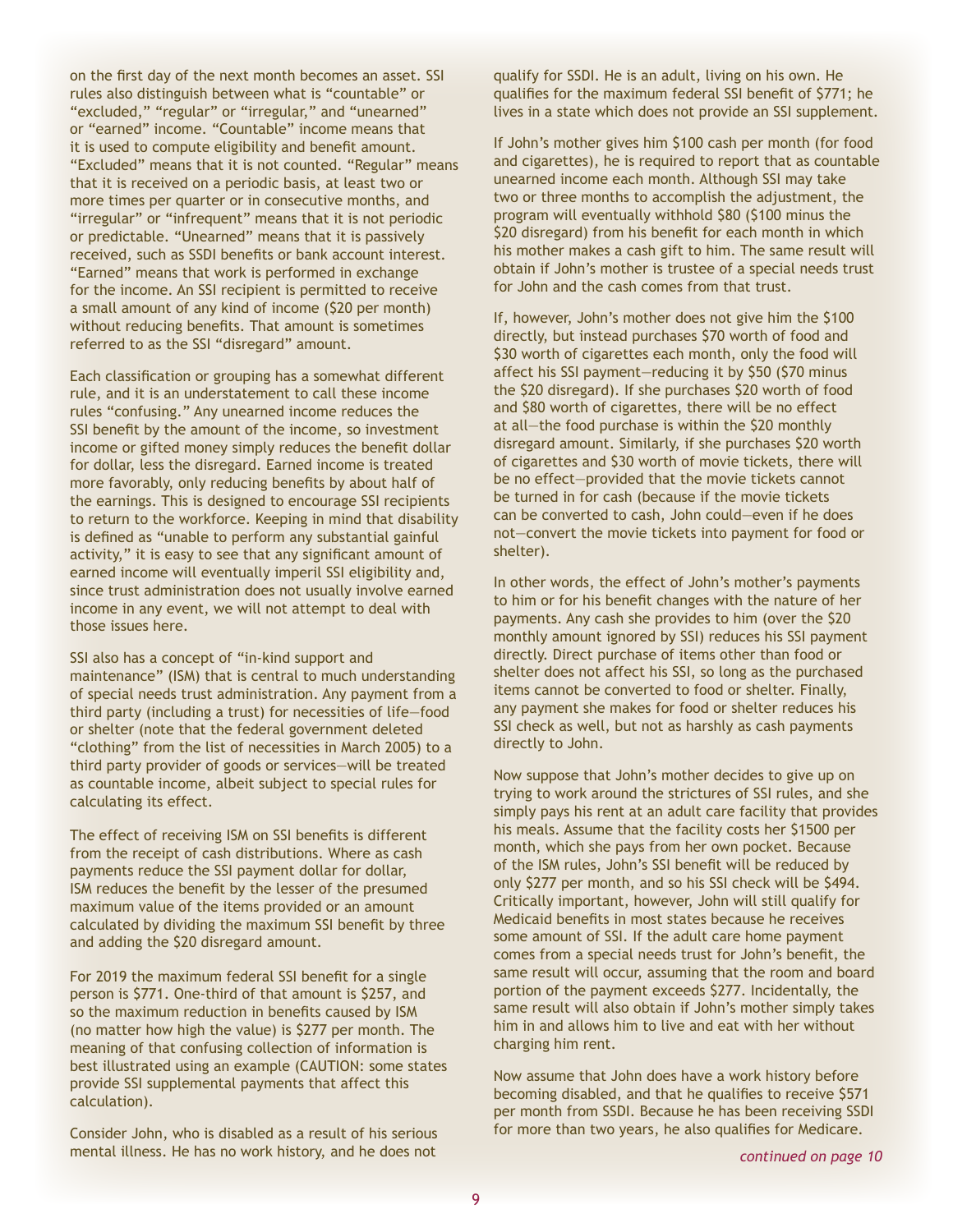Because his countable income is less than \$771, he continues to receive \$220 in SSI benefits (\$20 of the SSD is disregarded), and qualifies for Medicaid as well (we will ignore the effect of the QMB and SLMB programs for qualified, special low-income Medicare beneficiaries, and the Medicare Part B premium which would ordinarily be withheld from his SSDI check). Now if John's mother pays his rent at the adult care home, or takes him into her own home, he will lose his SSI altogether—since he is receiving less than \$277 per month from SSI, the effect of the ISM rules will be to knock him off the program. Unless he separately qualifies for Medicaid, he will also lose his coverage under that program. The income strictures are the same or similar for other programs, with one important exception. In some states, but not all, eligibility for community or long-term care Medicaid is also dependent on countable income. The income tests vary. In some, you can "spend down" excess income over the limit to become eligible. In others, if countable income exceeds the benefit "cap" (like SSI), you cannot become eligible at all.

Some states also attempt to limit expenditures from self-settled (and even third-party) special needs trusts, and can require amendments to the language of those trusts in order to allow eligibility. While a good argument can be made that the Medicaid program does not have that ability, as a practical matter, the trustee of the special needs trust will have to either litigate that issue or acquiesce in the Medicaid agency's demands.

#### **Assets**

The limitation on assets for SSI eligibility may be somewhat easier to master, or at least to describe. A single person must have no more than \$2,000 in available resources in order to qualify for SSI. Some types of assets are not counted as available (called "non-countable"), including the beneficiary's home, one automobile, household furnishings, prepaid burial amounts plus up to \$1500 set aside for funeral expenses (or life insurance in that amount), tools of the beneficiary's trade, and a handful of other, less important items. Each of these categories of assets is subject to special rules and exceptions, so it is easy to become tangled in the asset eligibility structure.

#### **Deeming**

The SSI program considers portions of the income and assets of non-disabled, ineligible parents of minor disabled children and of an ineligible spouse living with the SSI recipient as available, and countable for eligibility purposes. This is called "deeming". A certain portion of the ineligible person's income and assets is considered as necessary for his or her own living expenses, and therefore is excluded.

As soon as a child reaches age 18, parental deeming no longer occurs, even if the child continues to live in the household. If spouses voluntarily separate and live in different households, then deeming from the separate spouse or parent also ends. However, in both instances, if the separate person continues to provide support or maintenance to the SSI eligible individual, it will still count as income as described above unless a Court orders it to be deposited directly into the trust. There is also a limited exception to all parental deeming for a severely disabled minor child returning home from an institution or whose condition would otherwise qualify them for institutionalization, which is called a waiver.

### **"I Want to Buy a..." or "I Want to Pay for..."**

What do these complicated rules mean for expenditures from a special needs trust? In-kind purchases, meaning purchase of goods or services for the benefit of the beneficiary, only potentially affect the SSI benefit amount, and not Medicaid benefits, although the Medicaid agency may restrict expenditures for approved things. There are a number of specific purchases that frequently recur:

#### **Home, Upkeep and Utilities**

Keep in mind that SSI's in-kind support and maintenance (ISM) rules deal specifically with payments for "food and shelter." The Social Security Administration includes only these items as food and shelter:

- 1. Food
- 2. Mortgage (including property insurance required by the mortgage holder)
- 3. Real property taxes (less any tax rebate/credit)
- 4. Rent
- 5. Heating fuel
- 6. Gas
- 7. Electricity
- 8. Water
- 9. Sewer
- 10. Garbage removal

The rules make special note of the fact that condominium assessments may in some cases be at least partial payments for water, sewer, garbage removal and the like.

In other words, a payment for rent will implicate the ISM rules, as will monthly mortgage payments. The outright purchase of a home, whether in the name of the beneficiary or the trust, will not cause loss of SSI (although it may reduce the beneficiary's SSI benefit for the single month in which the home is purchased). This brings up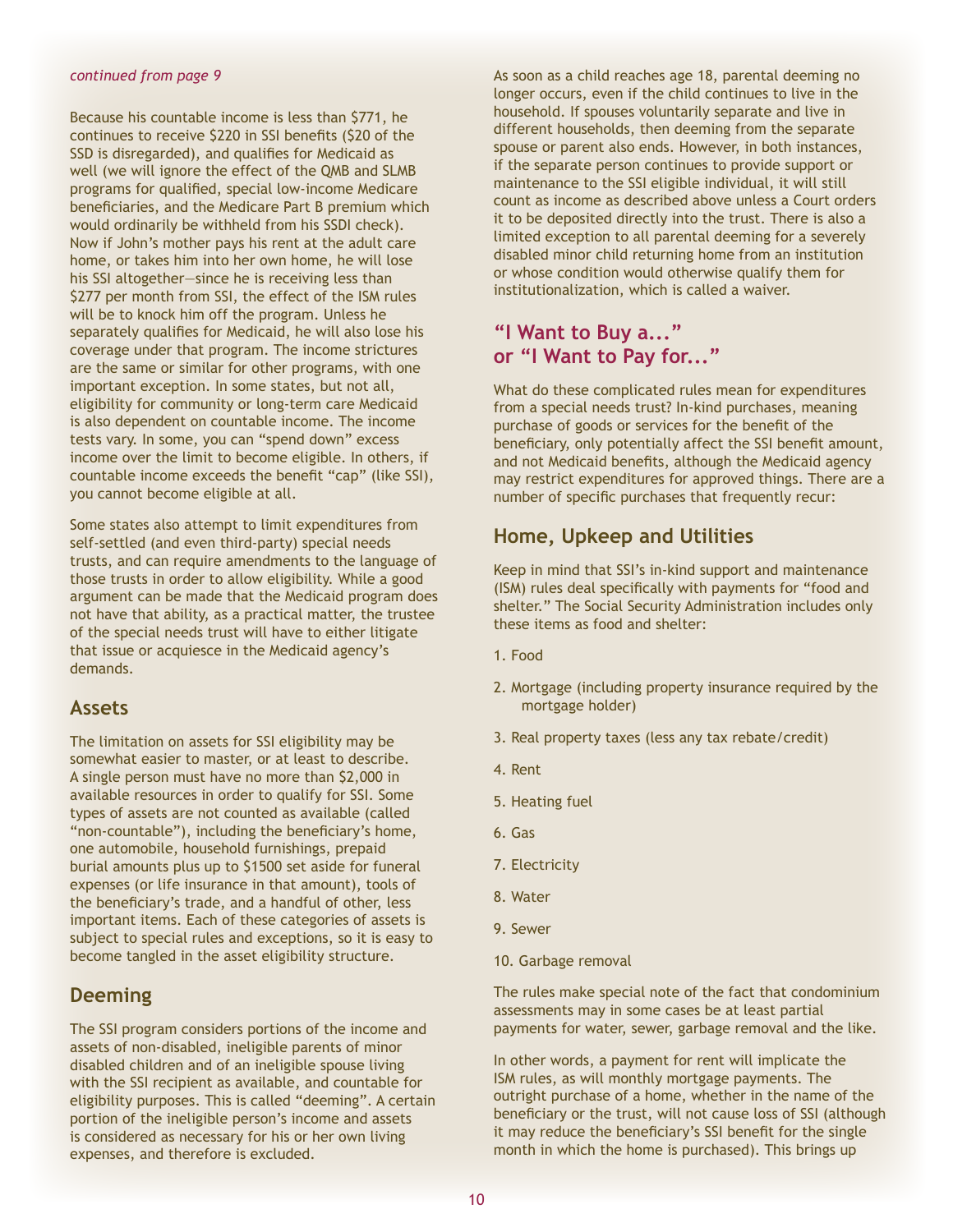another consideration. Purchase of a home in the trust's name will subject it to a Medicaid "payback" requirement on the death of the beneficiary, whereas purchase in the name of the beneficiary may allow other planning that will avoid the home becoming part of the payback. This complicated interplay of trust rules, ISM definition, estate-recovery rules, and home ownership makes this area of special needs trust administration particularly fraught with difficulty.

However, the Medicaid state agency's treatment of distributions from special needs trusts may differ from the Social Security interpretation—especially when the beneficiary of a self-settled trust is eligible for Medicaid benefits. For example, contrary to putting the house in the individual's name, a state may require that any purchase of a home by such a trust would result in title being held in the trust's name, thereby ensuring that the state will at least receive the proceeds from the sale of the residence upon the death of the beneficiary.

# **Pre-paid Burial/Funeral Arrangements**

Nothing in federal law prohibits or restricts use of special needs trust funds for purchase of burial and funeral arrangements during the beneficiary's lifetime— except to the extent that the beneficiary has access to the funds used to pay for the arrangements, and thereby subject to the asset limitations affecting SSI recipients. State Medicaid agencies may limit the value of the burial contract. It is important to ask for an "irrevocable, prepaid" funeral plan.

# **Tuition, Books, Tutoring**

No limit under either federal or state law. This is an excellent use of special needs trust funds.

# **Travel and Entertainment**

Once again, no limit except that there may be some concern about payment for hotels. When the beneficiary

**Clothing** 

Until March 7, 2005, purchase of clothing by a trust was considered as ISM for SSI, similar to shelter and food. Since then, a clothing purchase for the beneficiary will not affect the benefit amount or eligibility, whether the clothing in question is special garments related to the disability or just ordinary street clothes and shoes. Not all state Medicaid regulations reflect this change.

# **Phone, Cable, and Internet Services**

Other than those utilities listed above, there is no federal limitation on utility payments. In other words, the trust can pay for cable, telephone, high-speed internet connection, newspaper, and other "utilities" not on the list.

# **Vehicle, Insurance, Maintenance, Gas**

Purchase of a vehicle and maintenance (including gas and insurance) is permitted under federal law. Note that there is a mechanical difficulty in providing gasoline without providing cash that could be converted to food or shelter. One technique which has worked well has been to arrange for the beneficiary to have a gas-company credit card. Because eligibility for such cards is easier to meet, and because the cards cannot be used to purchase groceries, administration of the credit account is easier to set up and monitor, and the card can then be billed directly to the trust.

Some state Medicaid agencies put limitations on the value, type, and title ownership of vehicles, such as only allowing a vehicle valued at up to \$5,000, handicappedequipped, or requiring a lien in favor of the payback trust on the title. The SSI program does not specifically require or monitor such limitations.

As soon as a child reaches age 18, parental deeming no longer occurs even if the child continues to live in the household.

still maintains a residence at home, the hotel stay and restaurant may be considered "shelter" and "food" expenses. Some states may impose limitations on companion travel not found in federal law. These might include not allowing recipients to have the special needs trust pay for more than one traveling companion, the companion must be necessary to provide care, and the companion may not be a person obligated to support

the beneficiary such as a minor beneficiary's parent. Note that foreign travel can have two other adverse effects: (1) airline tickets to foreign destinations, if refundable, will be treated as being convertible into food and shelter, and (2) if an SSI recipient is out of the country for more than a month, he or she may lose eligibility until return. For those reasons, foreign travel, unlike domestic travel, usually must be limited in time.

# **Household Furnishings and Furniture**

The trust can be used to purchase appliances, furniture, fixtures and the like. Before March 2005, there was a theoretical concern in the SSI program that the value of household furnishings might exceed an arbitrary limit and affect the beneficiary's eligibility; that value limit has now been removed.

# **Television, Computers and Electronics**

There is no specific limitation on purchase of household televisions or other electronic devices, although under SSI rules the individual is only allowed to own "ordinary household goods" that are not kept for collectible value and are used on a regular basis. The trust can also provide a computer for the beneficiary, plus software and upgrades.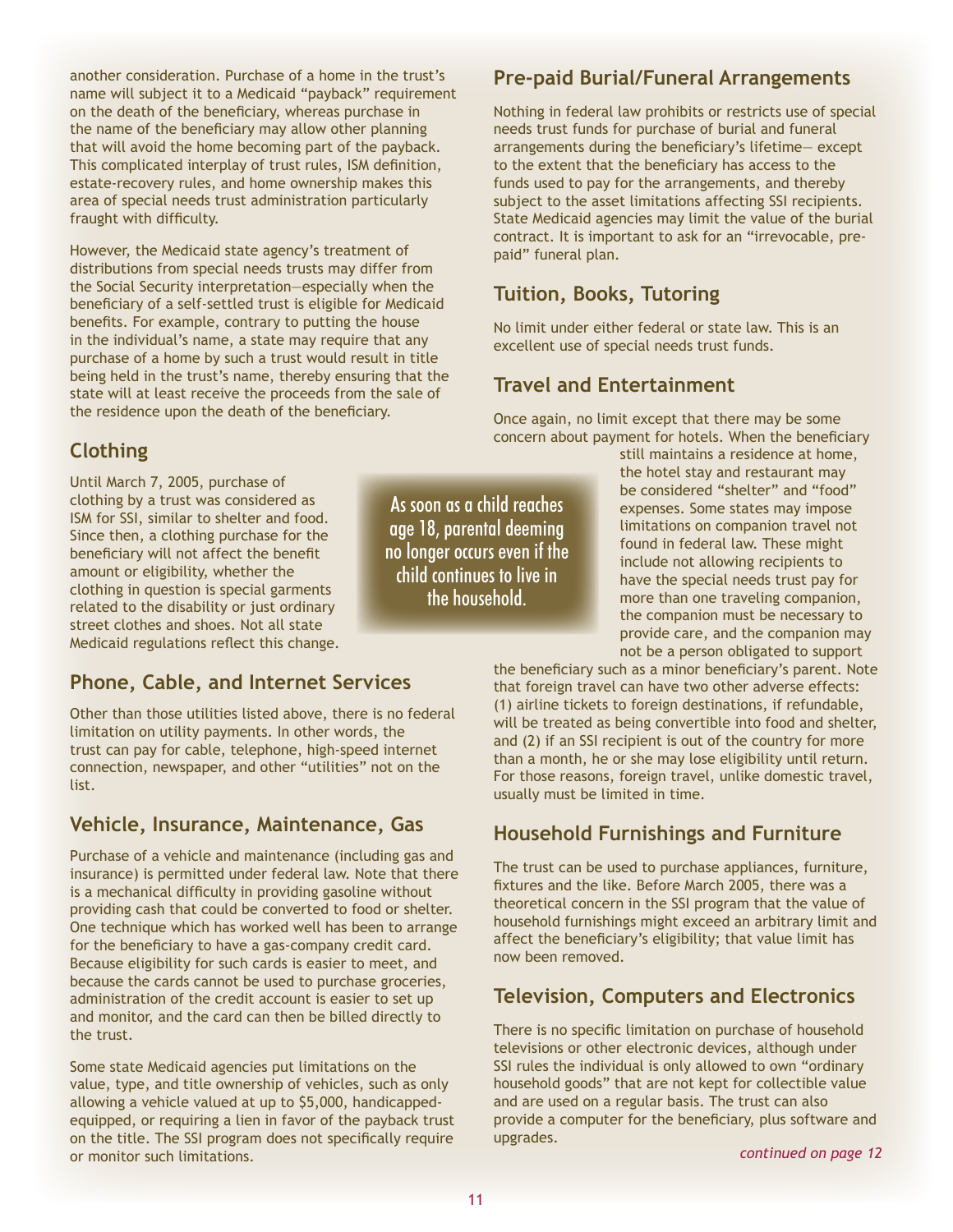# **Durable Medical Equipment**

There is no federal limitation on any medical related equipment, but individual states may limit purchase of some equipment as not being "necessary." Problem areas could be if the equipment could also be considered as recreational, such as a heated swimming pool needed for arthritic or other joint conditions.

# **Care Management**

No federal limitation, but many states attempt to limit payments for care or management if made to a family member or other relative, especially if there is an obligation of support (e.g., parents of minor children).

#### **Therapy, Medications, Alternative Treatments**

Same principle as durable medical equipment, above, so long as the state does not regulate the treatment, there is no federal limitation.

#### **Taxes**

No federal limitation, but states may attempt to direct trust language on what taxes can be paid for, such as taxes incurred as a result of trust assets or at the death of the beneficiary. Since it is difficult to imagine an SSI or Medicaid beneficiary having significant non-trust income, it is hard to see how this limitation is so much troublesome as it is quarrelsome.

#### **Legal, Guardianship and Trustee Fees**

At least some states allow legal, guardianship, and trustee fees to be paid from the trust, although some federal law indicates that payment of guardian's fees or guardian's attorney fees may really benefit the guardian and not the beneficiary. Payments for trust administration expenses, including the trust's attorney's fees, are clearly permissible under both federal and state law, and are rarely limited beyond reasonableness standards.

# **Loans, Credit, Debit and Gift Cards**

Receipt of a "loan" will not count as income for the SSI or Medicaid programs, which means that a trust can make a loan of cash directly to a beneficiary. There are rules that must be followed for loans to be valid and non-countable. There must be an enforceable agreement at the time that the loan is made that the loan will be paid back at some point, which usually means that it should be in writing. The agreement to pay back cannot be based on a future

It is generally beneficial for a self-settled special needs trust to be a grantor trust. This is true because the tax rates for non-grantor trusts are tightly compressed, and the highest marginal tax rate on income is reached very quickly for trusts.

contingency such as, "I only have to pay it back if I win the lottery..." Finally, the loan must be considered as "feasible," meaning that there is a reasonable expectation that the beneficiary will have the means at some point to pay back the loan.

If a loan is forgiven, then it would count as income at that time. Also, if the beneficiary still has the loaned amount in the following month, it will then count as a resource. However, school loans are not countable as income or as a resource so long as the funds are spent for tuition, room and board, and other educationrelated expenses within nine months of receipt.

Since goods or services purchased with a credit card are actually a "loan" that must be paid back to the credit card company, they are also not considered as income to the beneficiary at time of purchase. As long as the beneficiary doesn't sell the goods for cash, there is also the added advantage that the trust can pay back the credit card company without the payment counting as income, except for purchases that are considered as food or shelter. Food and shelter related purchases use the same ISM countable income rules (and particularly

> the countable income limits) described above.

Use of a debit card by a beneficiary when purchases are made for payment through a trust-funded bank account is income to the beneficiary for the amount accessed. The total amount in the account available to be accessed could possibly be a countable resource. Is a gift card purchased by a trust and provided to a beneficiary considered to be a distribution of income, a line of credit to a vendor (similar to a credit card), or just access for in-kind purchase of goods or services on behalf of a beneficiary by the

trust? SSI rules are not yet clear on this point, and it is probable that different Social Security and Medicaid offices will treat the use of debit and gift cards differently until precise guidelines are provided by the agencies. The safe approach is to use them in a very limited way; if they are to be used at all, keep receipts for all special needs items, and be prepared for adverse treatment.

#### **Trust Administration and Accounting**

Actual administration of a special needs trust is in most respects similar to administration of any other trust. A trustee has a general obligation to account to beneficiaries and other interested parties. Tax returns may need to be filed (though not always), and tax filing requirements will be based on the tax rules, not special needs trust rules. Some special needs trusts, but by no means all, will be subject to court supervision and control.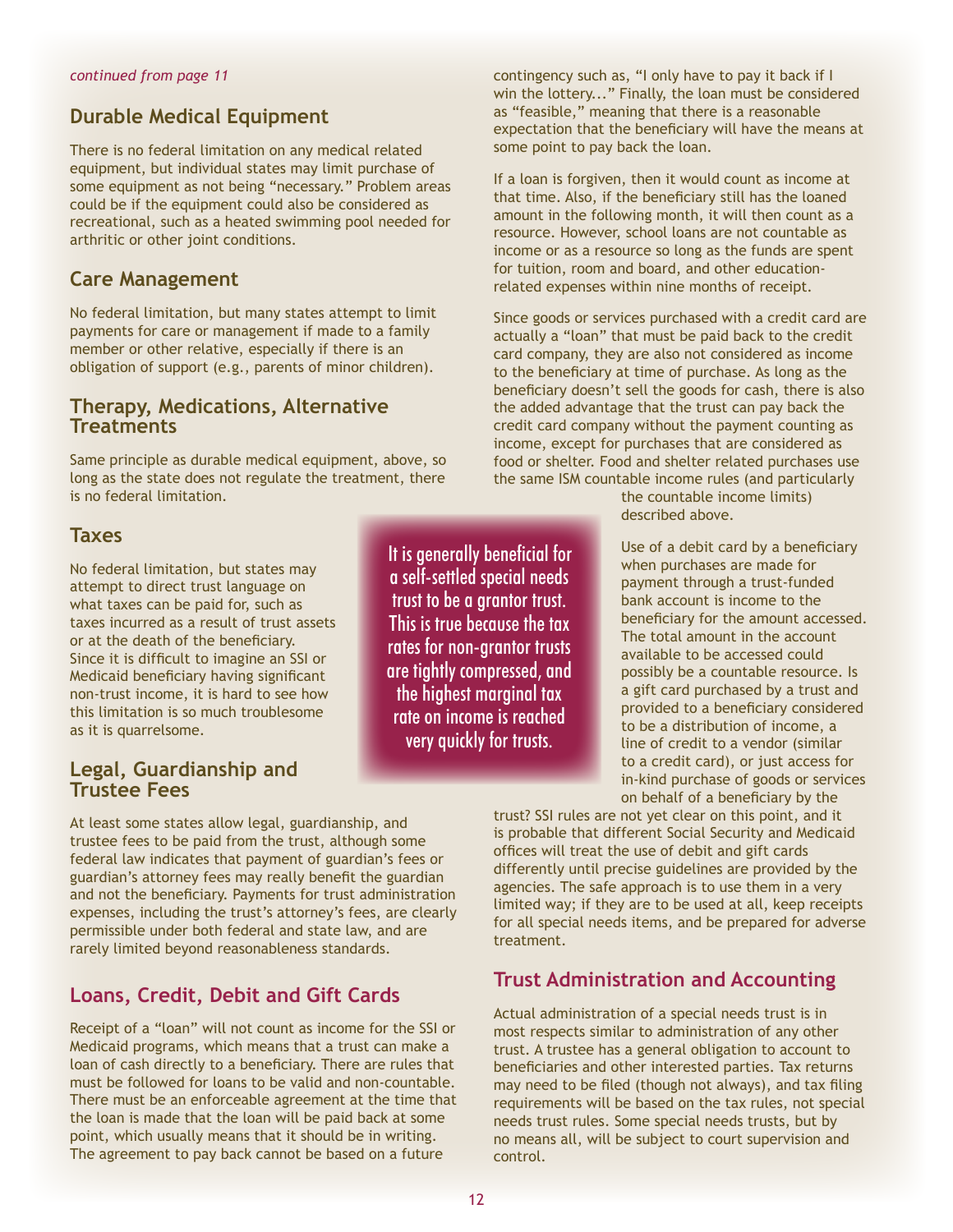# **Trustee's Duties**

As with general trust law requirements, the trustee of a special needs trust has an obligation not to self-deal, not to delegate the trustee's duties impermissibly, not to favor either income or remainder beneficiaries over one another, and to invest trust assets prudently. The obligations of a trustee are well-discussed in several centuries of legal precedent, and cannot be taken lightly. Legal counsel (and professional investment, tax and accounting assistance) will be required in administration of almost every special needs trust.

A few cardinal trust rules bear special mention:

#### NO SELF-DEALING

As with other trusts, the trustee of a special needs trust is prohibited from self-dealing. That means no

investment of trust assets in the trustee's business or assets, no mingling of trust and personal assets, no borrowing from the trust, no purchase of goods or services (by the trust) from the trustee (other than, of course, trust administration services), and no sale of trust assets to the trustee. The same strictures also apply to the trustee's immediate

family members, and the existence of an appraisal, or the favorable terms of a transaction, do not change these rules.

#### **IMPARTIALITY**

Because the trust has both an "income" beneficiary (the person with disabilities) and a "remainder" beneficiary (the state, in the case of a Medicaid payback trust, or the individuals who will receive assets when the income beneficiary dies), the trustee has a necessarily divided loyalty. It is important to remain impartial as between the trust's beneficiaries. Thus, investment in assets exclusively designed to maximize income at the expense of growth, or vice versa, may violate the trustee's duty to the negatively affected class of beneficiaries. Note that a trust may, by its terms, make clear that the interests of one or the other class of beneficiaries should be paramount—though such language will probably earn the disapproval of the Medicaid agency in any self-settled trust which must be submitted to Medicaid for approval.

#### DELEGATION

Generally speaking, a trustee may delegate functions but may not avoid liability by doing so. In other words, while the trustee may hire investment advisers, tax preparers and the like, he or she will remain liable for any failures by such professionals.

Some states do limit the trustee's liability. For example, in states which have adopted the Uniform Prudent Investor Act, delegating investment authority pursuant to the Act will limit the trustee's liability so that he or she will only be required to carefully select and monitor the investment adviser.

#### INVESTMENT

Any trustee should be familiar with the principles of Modern Portfolio Theory, with its emphasis on risk tolerance and asset diversification. A trustee who holds himself, herself, or itself out as having special expertise in investments or asset management will be held to a higher standard, but any trustee will be required to understand and implement prudent investment practices. Some courts will institute an investment policy that requires a percentage of assets to be held in fixed income investments and the remainder in securities (e.g., a 60/40 split is common).

#### **Bond**

A trustee, especially one who administers a special needs trust supervised by a probate court, may need to be bonded. Bond is a type of insurance arrangement whereby the trustee pays a premium in order to guarantee that the trustee manages the trust and carries out his

or her fiduciary duties correctly. The bond premium is an acceptable expense of the trust, and need not come out of the trustee's own pocket. If the trustee fails to exercise his or her fiduciary duty and the trust loses money as a result, the insurance company that issued the bond will compensate the trust and take action to collect from the trustee.

The bond premium depends on multiple factors, including the credit history of the trustee and the value of the trust. Most corporate trustees are exempt from posting bond. Individual trustees must "post bond"; that is, provide written documentation to the probate court that the individual is bonded. The bond is typically issued for a set period of time, for example one year, and at the expiration of the time period, the trustee must pay an additional premium or show the bond issuer that bond is no longer required by the probate court.

It is possible in most states, at least when the trust is supervised by a court, to ask the court for permission to deposit the assets in a restricted or "blocked" account with a financial institution rather than posting bond. While this circumvents the issue of being bonded, the financial institution should require a certified copy of the court's order authorizing the expenditure of funds prior to making a distribution from the special needs trust. This can result in frequent in-person trips to the bank by the trustee, although it avoids the sometimes costly bond premium.

A trustee has a general obligation to account to beneficiaries and other interested parties. Tax returns may need to be filed (though not always), and tax filing requirements will be based on the tax rules, not special needs trust rules.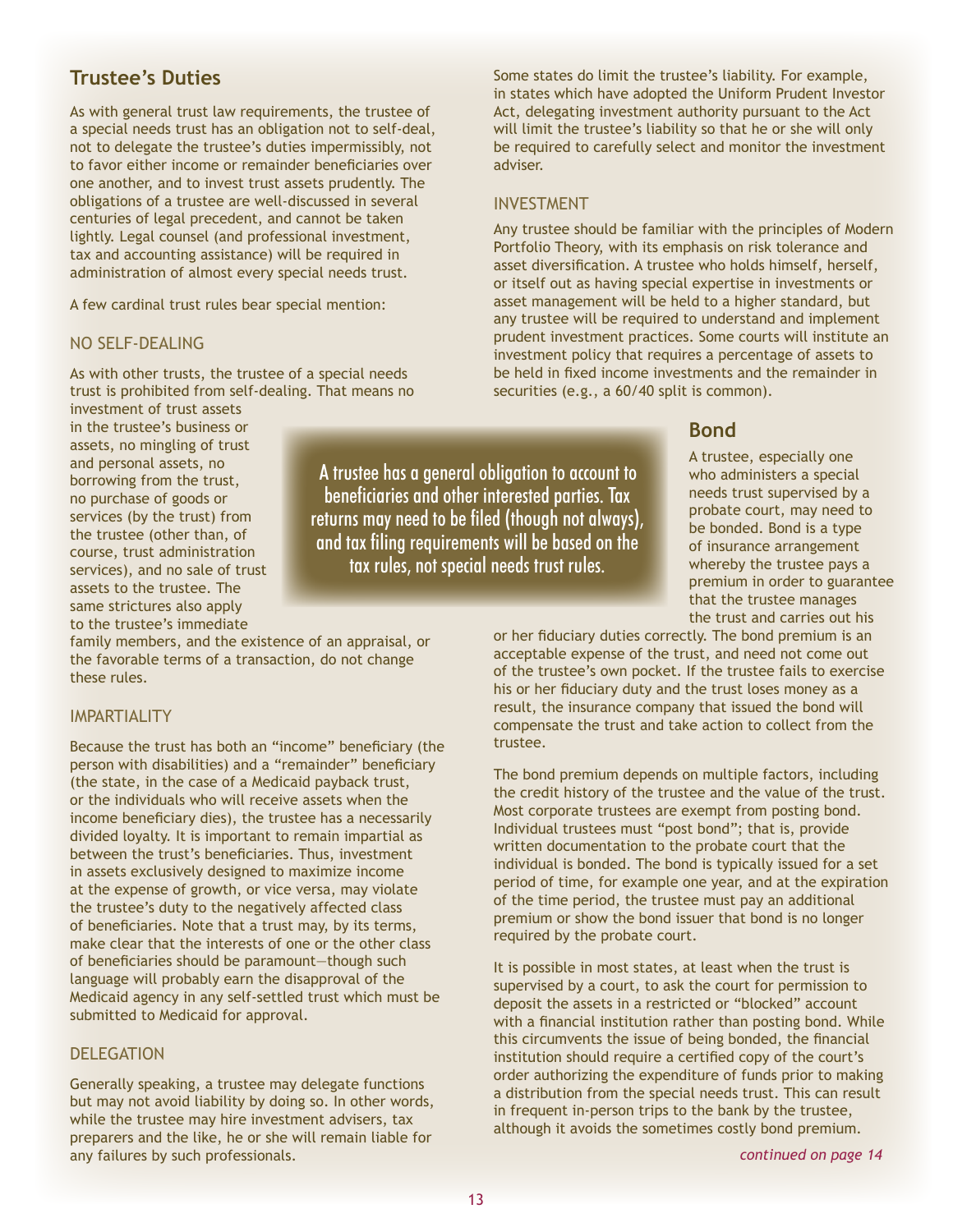# **Titling Assets**

The trust assets should not be titled in the beneficiary's name except in limited circumstances, such as when it is advantageous to title the home in the individual's name. Typically, the trust assets should be titled in the name of the trustee. For example, if James Jones is the trustee of the Lisa Martin Special Needs Trust, and that trust was signed on March 15, 2007, then the trust assets should be titled as follows: "James Jones, Trustee of the Lisa Martin Special Needs Trust u/a/d March 15, 2007" ("u/a/d" means "under agreement dated").

It is important that most assets not be held in James Jones's or Lisa Martin's name individually. If the assets are not titled properly, then the assets may be counted as a resource, or the interest earned counted as income, by the agencies that administer means-tested government

benefits, which will frustrate the purpose of the special needs trust, as well as contribute to confusion during tax preparation. Additionally, as discussed in further detail below, it may also be important to request a separate Tax ID number for the trust as well as properly title the assets.

#### **Accounting Requirements**

A trustee is required to provide adequate accounting information to beneficiaries of the trust. That requirement generally means annual accountings. While there is no specific form required for

accountings if the trust is not under court supervision, it is important to provide enough information that a reader could determine the nature and amount of any payment or investment. For some trusts, a simple "check register" accounting may be sufficient, showing interest income and the names of payees, with dates and amounts. Any trust with significant assets or diverse investments, however, should provide a thorough accounting.

Regular, complete accountings are critical. A beneficiary is generally foreclosed from later raising objections to investments or expenditures if he or she received adequate disclosure in the annual accounting at the time. In other words, thorough accounting can limit the trustee's later exposure to claims by beneficiaries, and therefore benefits the trustee.

In addition to the accounting requirements to the beneficiary, the trustee may be required to provide an annual or biennial accounting to the probate court. The trustee should use the county-specific forms available

upon request from the court, and may also be required to provide the court with copies of bank statements and cancelled checks or receipts as evidence of trust distributions and deposits. This requires the trustee to be organized or be prepared to pay potentially substantial bank fees for duplicate account statements or cancelled checks.

# **Reporting to Social Security**

The simple term "income" has different meanings in trust accounting, tax preparation, and public benefits eligibility determinations. Trustees sometimes raise concerns that thorough trust accountings (to SSI, especially) may result in suspension of benefits, or that tax return information may be used to terminate SSI or other benefits. While such things undoubtedly do occur, Social Security workers are increasingly likely to be relatively sophisticated about such distinctions, and willing to work through any problems. In a general way, then, it is better to disclose

> more fully to Social Security rather than withhold any information. Annual accountings of any self-settled trust naming an SSI recipient as beneficiary should be provided to Social Security. Any third-party trust which makes significant distributions for the benefit of an SSI recipient should probably be provided to Social Security, just to prevent later problems that could have been headed off. If distributions disrupt eligibility, the problem is with the distribution, not with the accounting.

If the beneficiary receives only SSDI and not any

concurrent SSI, there is no point in providing accounting information to Social Security, because SSDI benefits are not means-tested. If the trust is a third-party trust, the trustee may not have any obligation to provide accounting information, though the beneficiary may (if the beneficiary receives SSI and trust distributions invoke the ISM rules) be required to do so.

Although it no longer occurs as regularly, some Social Security eligibility workers may misunderstand the effect of special needs trust expenditures or terms and reduce or eliminate benefits improperly. When this does occur, it should be possible to remedy the error, but the beneficiary may suffer for months (or years) while the system works out the problem. Far better to head off problems in advance, rather than have to spend substantial resources and time resolving them after the fact. Be aware that fees for a trustee's time spent directly dealing with Social Security on the beneficiary's behalf may be subject to approval by SSA.

The trustee of a special needs trust is prohibited from self-dealing. That means no investment of trust assets in the trustee's business or assets, no mingling of trust and personal assets, no borrowing from the trust, no purchase of goods or services (by the trust) from the trustee (other than, of course, trust administration services), and no sale of trust assets to the trustee.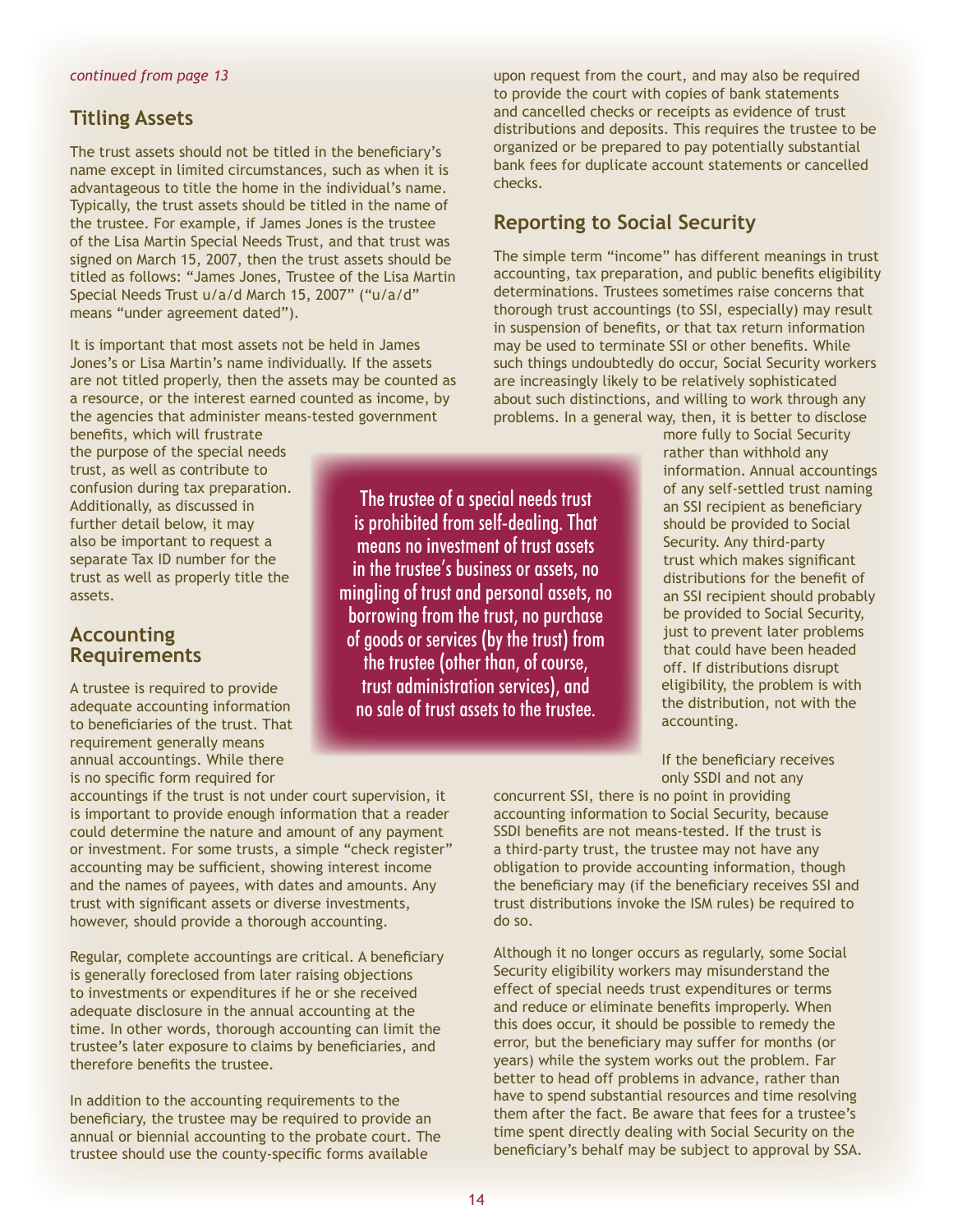# **Reporting to Medicaid**

If the beneficiary resides in a state where the receipt of SSI results in the beneficiary also being automatically enrolled in Medicaid, then no separate accounting requirement need be made to the Medicaid agency. However, if the individual is in a state where SSI and Medicaid are not interrelated, then it may be necessary to account to both agencies. The Medicaid consumer (or their guardian) is required to notify Medicaid of a change in resources or income within a set period of time, usually as short as ten days. This includes situations where the Medicaid consumer receives an inheritance or settlement and immediately transfers the funds to a special needs trust.

The trustee of a third-party special needs trust may not have the same duty to account, but may choose to provide accounting information to Medicaid rather than risk later disqualification of the beneficiary, even though Medicaid's power to consider trust expenditures may be subject to challenge.

# **Reporting to the Court**

Many self-settled special needs trusts will be treated in essentially the same fashion as a conservatorship or guardianship of the estate. This is so because, typically, the court was initially asked to authorize establishment of the trust. Most courts expect any trust established by the court to remain under court supervision, including bonding, seeking authority to expend funds, and filing periodic accountings.

Even if the trust does not require court accounting, some consideration should be given to seeking court involvement. One great advantage of court supervision of the trust is that each year's accounting is then final as to all items described in that accounting (provided, of course, that the appropriate notice has been given to beneficiaries who might otherwise complain about the trust's administration and other court procedural requirements are followed).

The Court may also have a set fee schedule that governs the amount the trustee can be compensated for providing trust administration services.

# **Modification of Trust**

As explained above, a special needs trust must be irrevocable in order for the trust to be considered an exempt resource. However, that does not preclude the trust itself from permitting the trustee to amend or modify the trust in limited ways, particularly as it relates to program eligibility for the beneficiary. This is particularly important since we cannot predict future changes to the laws governing means-tested benefits. The courts may also be willing to modify or terminate a trust whose purpose has been frustrated by law changes or other factors, such as the trust assets being valued at a nominal amount.

# **Wrapping up the Trust**

If the special needs trust is a self-settled trust with a provision requiring repayment of Medicaid expenses, it will obviously be necessary to determine the "payback" amount upon the death of the beneficiary or termination of the trust. Because Medicaid's historical experience with these trusts is still slight, state agencies may have difficulty providing a reliable and final figure. The prudent trustee will request a written statement of the amount due, including evidence showing how it was calculated and a statement of authority to make the final determination. Once any payback issues have been addressed (and remember that most third-party special needs trusts will have no requirement of repayment to the state), then termination of the trust will follow the usual requirements of tax preparation and filing, final accounting and distribution according to the trust instrument. Remember, because Social Security requires that Medicaid reimbursement and certain tax liabilities must be squared away before the trustee may even pay for the beneficiary's funeral, purchase during the beneficiary's lifetime of an irrevocable pre-paid funeral is critical.

# **Income Taxation of Special Needs Trusts**

Special needs trusts, like other types of trusts, can complicate income tax preparation. The first question to be addressed is whether—for income tax purposes– the trust is a "grantor" trust or not. Tax rules defining "grantor" trusts are neither simple nor intuitive, but fortunately there are some easy rules of thumb to apply, and they will work for most special needs trusts.

# **"Grantor" Trusts**

A "grantor" trust is treated for tax purposes as a transparent entity. In other words, the grantor of a "grantor" trust is treated as having received the income directly, even though the accounts are titled to the trust and all income shows up in the name of the trust.

Generally speaking, a self-settled special needs trust will be a grantor trust if a family member is the trustee. If the trust names an independent trustee it may still be a grantor trust if one of several specific provisions exists in the trust. A qualified accountant or lawyer should be able to tell whether a given trust is a grantor trust at a glance. If it is, it remains a grantor trust for its entire life—or at least until the death of the grantor (when the trust may either terminate or convert into a non-grantor trust as to its new beneficiaries). Until the trust has been reviewed by an expert, assume that it is probably a grantor trust.

It is generally beneficial for a self-settled special needs trust to be a grantor trust. This is true because the tax rates for non-grantor trusts are tightly compressed, and the highest marginal tax rate on income is reached very quickly for trusts. The practical difference will be small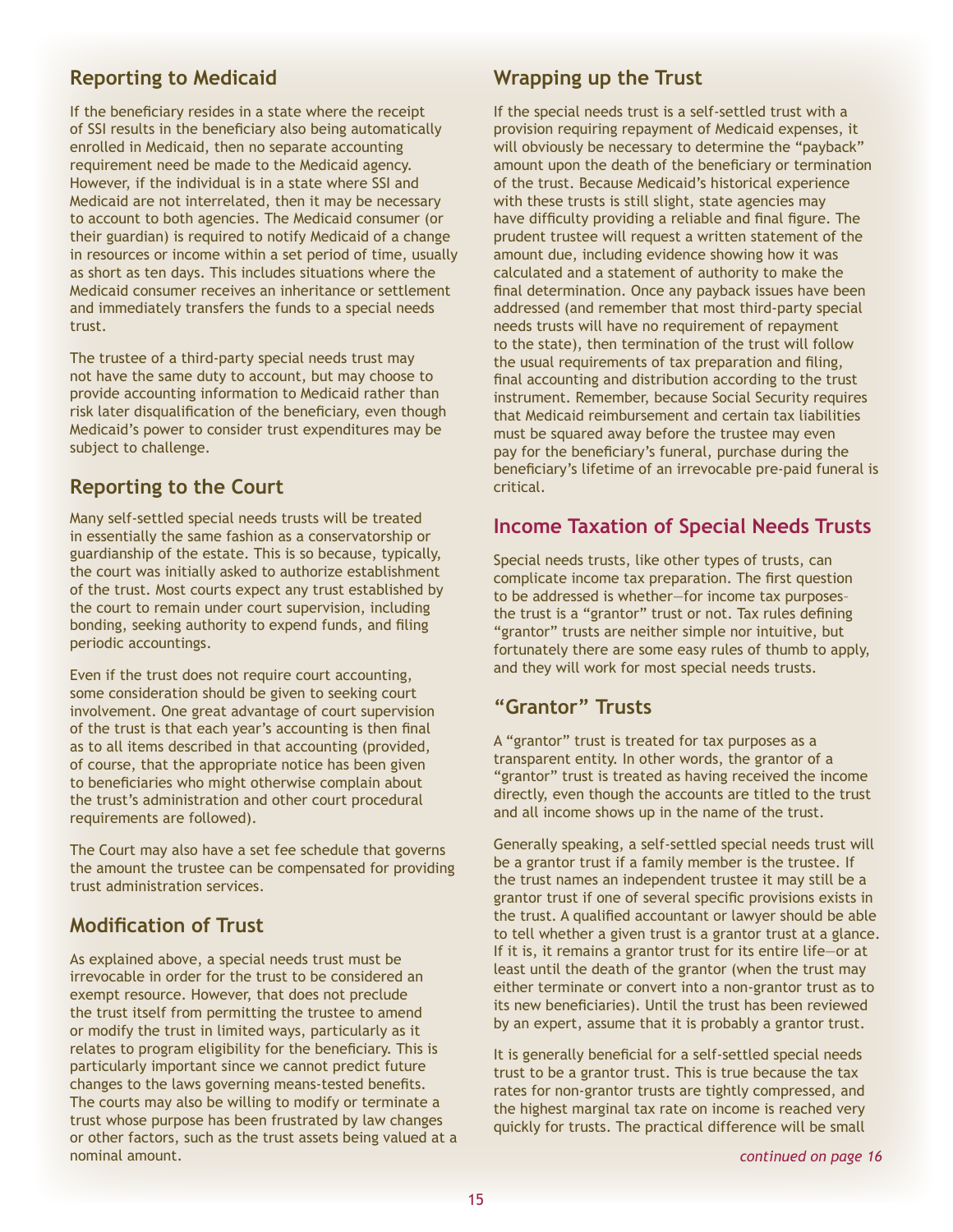if the trust actually makes distributions for the benefit of the beneficiary in excess of its annual taxable income, but the proper tax reporting approach should still be followed.

#### TAX ID NUMBERS

A grantor trust may, but need not, obtain an Employer Identification Number (an EIN). Some attorneys and accountants choose to secure an EIN in each case, while others resist doing so—either approach is defensible. Although banks, brokerage houses and other financial institutions may insist that the trust requires its own EIN, they are simply wrong. There is widespread confusion about the necessity for an EIN for irrevocable trusts, but a confident and well-informed trustee, attorney or accountant should be able to convince the financial institution that no separate EIN is required. Instead, the trustee can simply provide the financial institution with the grantor's Social Security number.

#### FILING TAX RETURNS

A grantor trust ordinarily will not file a separate tax return. If a grantor trust has been assigned an EIN, it may file an "informational" return. The return can include a paragraph indicating that the trust is a grantor trust, that all income is being reported on the beneficiary's individual return, and that no substantive information will be included in the fiduciary income tax return. Actually, completing the fiduciary income tax return is not an option for a grantor trust, although again there is much confusion on this point, even among some professionals.

#### **Non-Grantor Trusts**

Virtually all third-party, and some self-settled, special needs trusts will be non-grantor trusts. Because income will not be treated as having been earned by the beneficiary, a fiduciary income tax return (IRS form 1041) will be required.

#### TAX ID NUMBERS

A non-grantor trust will need to obtain its own EIN by filing a federal form SS-4. Nearly all third-party special needs trusts will be "complex" trusts—this designation simply means that the trust is not required to distribute all its income to the income beneficiary each year. Although the trust will be listed as "complex" on the SS-4, it may in fact alternate between "complex" and "simple" on each year's 1041.

#### FILING TAX RETURNS

The non-grantor trust must file a 1041 each year. All distributions for the benefit of the beneficiary are conclusively presumed to be of income first, so any trust expenditures in excess of deductions will result in a Form

K-1 showing income imputed to the beneficiary. This should not cause particular concern, since Social Security (and even Medicaid) eligibility workers are increasingly likely to understand that "income" for tax purposes is different from "income" for public benefits eligibility purposes. Any tax liability incurred by the individual beneficiary as a result of this imputation can be paid by the trust, though the trustee may not have the authority to prepare and sign the individual's tax return.

Administrative and other deductible expenses on an individual tax return must reach 2% of the taxpayer's income before being deducted at all. The same is not true of a trust tax return, leading to a modest benefit to treatment as a non-grantor trust in some cases. This benefit may not offset the compressed income tax rates levied against non-grantor trusts, but each case will be different. The difficulty in determining the proper—and the best—income tax treatment is made worse when one adds the confusing option of treatment as a "Qualified Disability Trust."

#### **Qualified Disability Trust**

Beginning in 2002, Congress allowed some non-grantor special needs trusts to receive a modest income tax benefit. Trusts qualifying under Internal Revenue Code Section 642(b)(2)(C) receive a special benefit—they are granted a larger and special deduction on their federal income taxes. In tax year 2018, for example, a Qualified Disability Trust can deduct \$4,150 before any tax payment is due. That figure is slated to increase each year. Once the trust deducts that amount from its income, any remaining income might then be passed through to the beneficiary's tax return; the beneficiary may well pay no tax, or a very low rate of tax.

Coupled with the greater flexibility available to nongrantor trusts in deducting administrative expenses, Qualified Disability Trust treatment may be advantageous in some cases. Typically, the Qualified Disability Trust election will be attractive when there is a fair amount of income on trust assets, and relatively few medical or other expenses incurred on behalf of the beneficiary. Careful review with a qualified income tax professional is usually necessary to determine whether to pursue Qualified Disability Trust treatment.

#### **Seeking Professional Tax Advice**

It should be apparent from this brief discussion of taxation of special needs trusts that professional tax preparation and advice are essential. Although most accountants are qualified to prepare fiduciary (trust) income tax returns, most do not have much experience in the field. A first question to ask a prospective accountant might be "How many 1041s do you typically prepare in a year?" Follow that with "Could you please explain the concept of Qualified Disability Trusts to me?" and you will quickly locate any truly proficient practitioner. You probably will not want to automatically reject an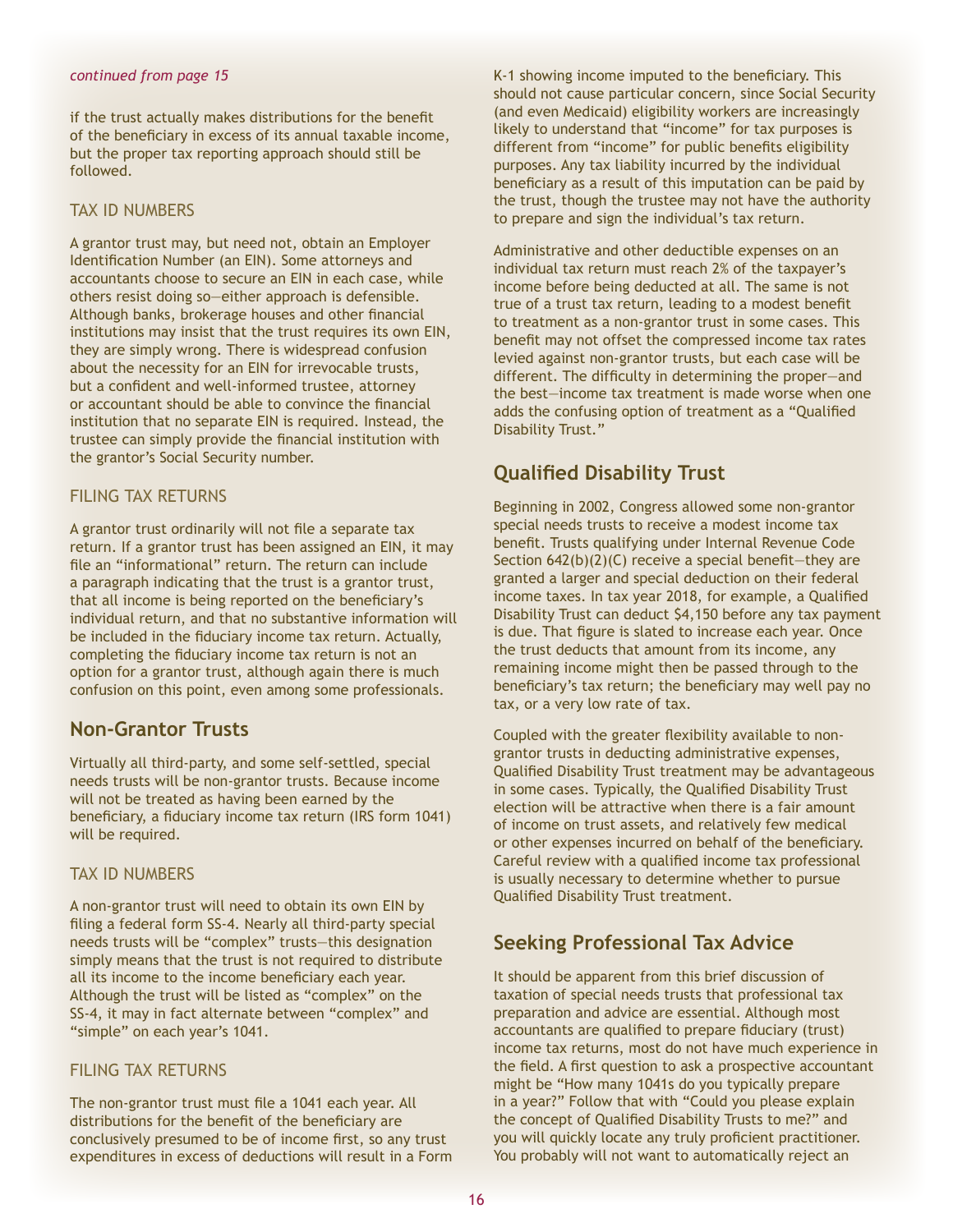accountant who cannot tell you about Qualified Disability Trusts immediately, unless you are prepared to deal with an accountant in another city—there are simply not very many accountants or tax preparers who have ever had occasion to claim that status on any fiduciary income tax return. As always, you can get some assistance in complicated special needs trust issues from the attorney who prepared the document, or the attorney who advises you as trustee. Members of the Special Needs Alliance® are usually among the very few who are familiar with these concepts, and your attorney may have worked with an accountant in your area who is familiar with the special tax treatment of these trusts.

#### **For Further Reading**

There are a handful of books and articles, and a growing number of websites, available to aid trustees of special needs trusts. Among our favorites:

Special Needs Trust Administration Manual: A Guide for Trustees, by Jackins, Blank, Macy and Shulman—this guide is among the best available. It was written by four Massachusetts lawyers, and is frankly focused on Massachusetts law and practice. Much of what the authors have to say, however, is applicable to special needs trusts in every state.

Special People, Special Planning: Creating a Safe Legal Haven for Families with Special Needs, by Hoyt and Pollock—provides some general advice and direction, but is more conversational than detailed. This volume also tends to focus on the "why" more than the "how", which is an important message but not as useful to someone who is already administering a special needs trust.

Special Needs Trusts: Protect Your Child's Financial Future, by Elias—this recent addition to the literature comes from Nolo Press, an organization that many lawyers find annoying at best. We disagree. This is a plain-language, straightforward explanation of special needs trusts from a lawyer who doesn't even practice in the area (his previous books for Nolo Press include explanations of bankruptcy, trademark and other areas of law).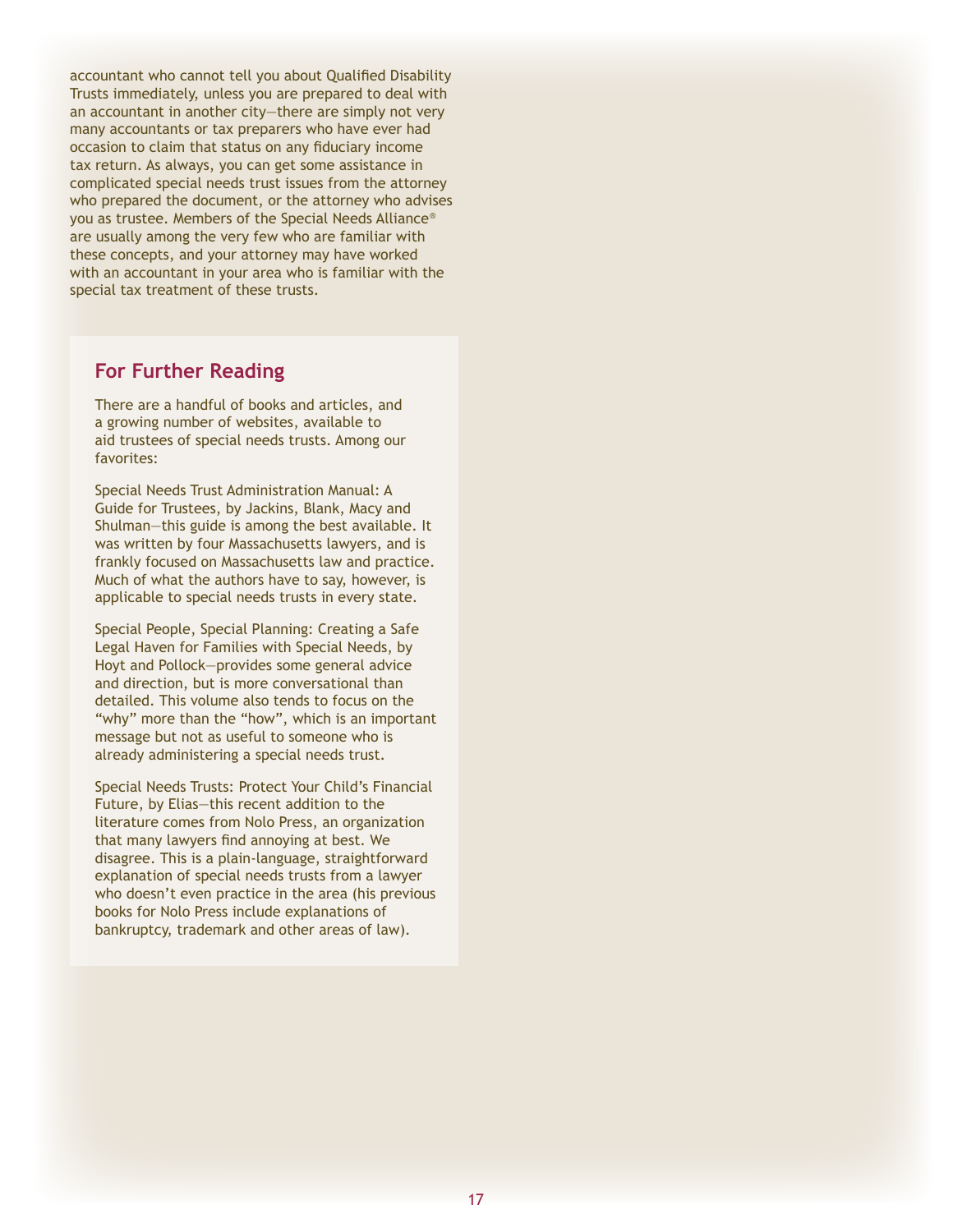



Phone: 520.546.1005 Fax: 520-546-5119 SNA Toll Free Number: 1.877.572.8472

www.specialneedsalliance.org